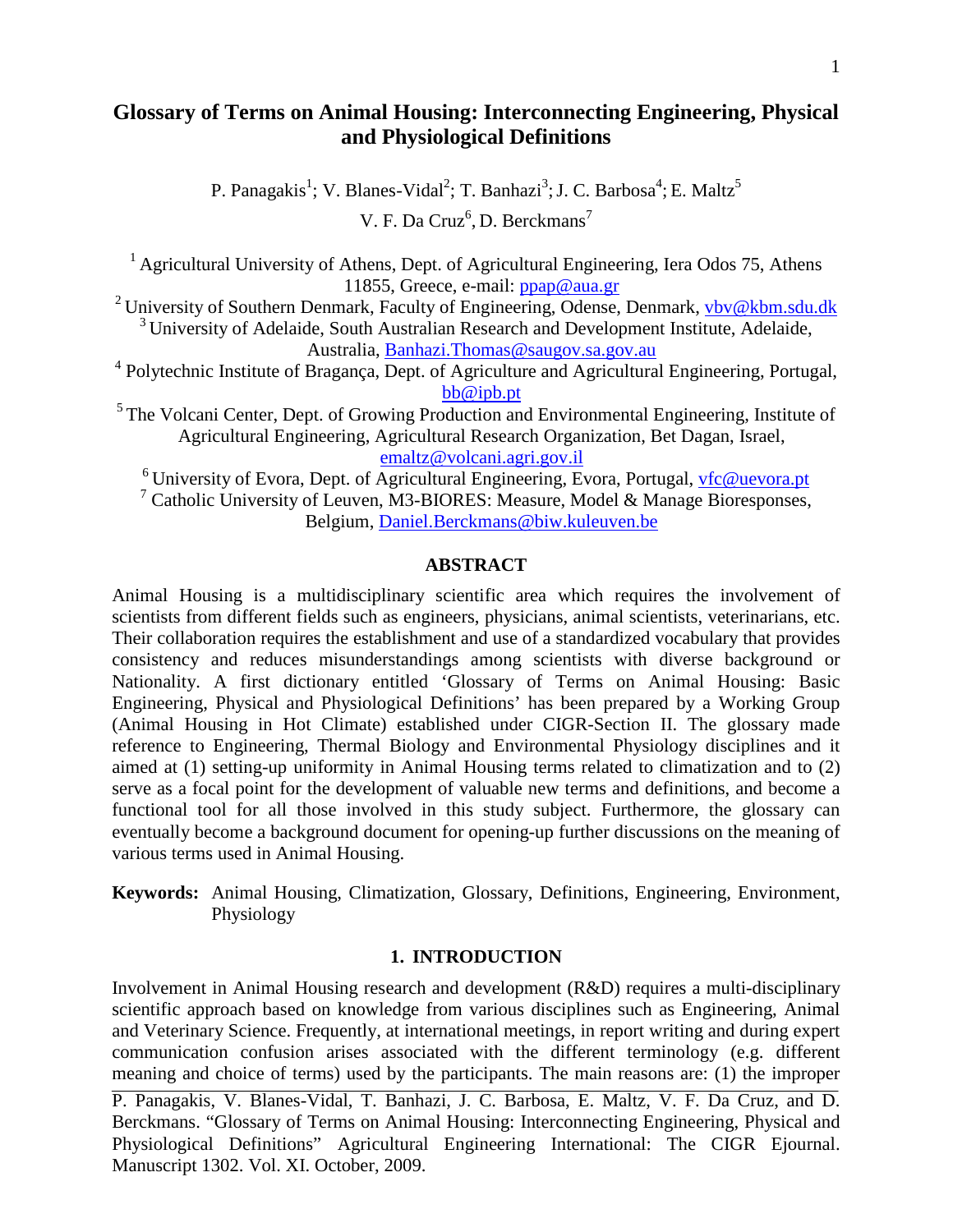translation from the original language into English (most used language in international circles) and (2) the diverse scientific background of participants.

Unfortunately, the discipline-specific Glossaries already developed (ASAE, 2001; IUPS Thermal Commission, 2003) do not sufficiently address the required multi-discipline approach in Animal Housing. This lack of an integrated approach was identified by a Working Group (Animal Housing in Hot Climate) established under CIGR-Section II. Therefore, a sub-group was appointed within the previously mentioned Working Group to coordinate an overall effort aimed at developing a dictionary entitled 'Glossary of Terms on Animal Housing: Basic Engineering, Physical and Physiological Definitions'. The objectives of the glossary presented in this article were**:**

- (1) To establish a multi-disciplinary approach in terms associated with Animal Housing
- (2) To serve as a focal point for the development of useful new terms and definitions
- (3) To become a useful dictionary for all those involved in the subject

## **2. METHODOLOGY**

The idea behind the development of the dictionary was not to re-define terms, but rather to find, adjust (if needed) and include many possibly useful terms from various disciplines directly or indirectly related to Animal Housing. An initial draft manuscript was prepared and circulated for commenting among sub-group members in early 2007. This first draft underwent lengthy and extensive revisions based on exchange of ideas and further clarifications. The dictionary was finalized in December 2008.

Before and during the preparation of the dictionary, several issues regarding the extension, organization, level of detail, and sources of information of the dictionary were brought into discussion. Regarding the extension of the dictionary, it was agreed that it should include all possible Animal Housing terms related only to Climatization, and terms not related to this area should not be included.

With regards to the organization of terms, the authors agreed on classifying and separating them into three categories: (1) Engineering, (2) Physical and (3) Physiological. However, inside these three categories, the terms were alphabetically arranged, so that the dictionary could be used as a handbook by those involved in the subject to find specific terms.

Furthermore, it was chosen to distinguish the terms as 'Animal Science' or 'Engineering' oriented whenever needed [e.g. *Steady state (animal science):* The state of body heat balance in which there is no positive or negative heat storage when heat gain and heat loss between the body and the environment are equivalent; *Steady state (engineering):* A stable condition of an open system, in which the relevant variables do not change over time, or in which a change in one direction is continually compensated by a change in another]. It was also decided to limit the level of detail of the glossary so that it could be easily used as practical tool (otherwise terms such as *'Animal Housing'* or *'Hot Climate'* would have to be defined). Finally, it was agreed that the dictionary should provide references on those definitions based on previous literature (e.g. engineering handbooks, published glossaries, textbooks, reports, peered reviewed articles, dictionaries) or personal communication, so that in some cases differences or similarities between different definitions could be shown.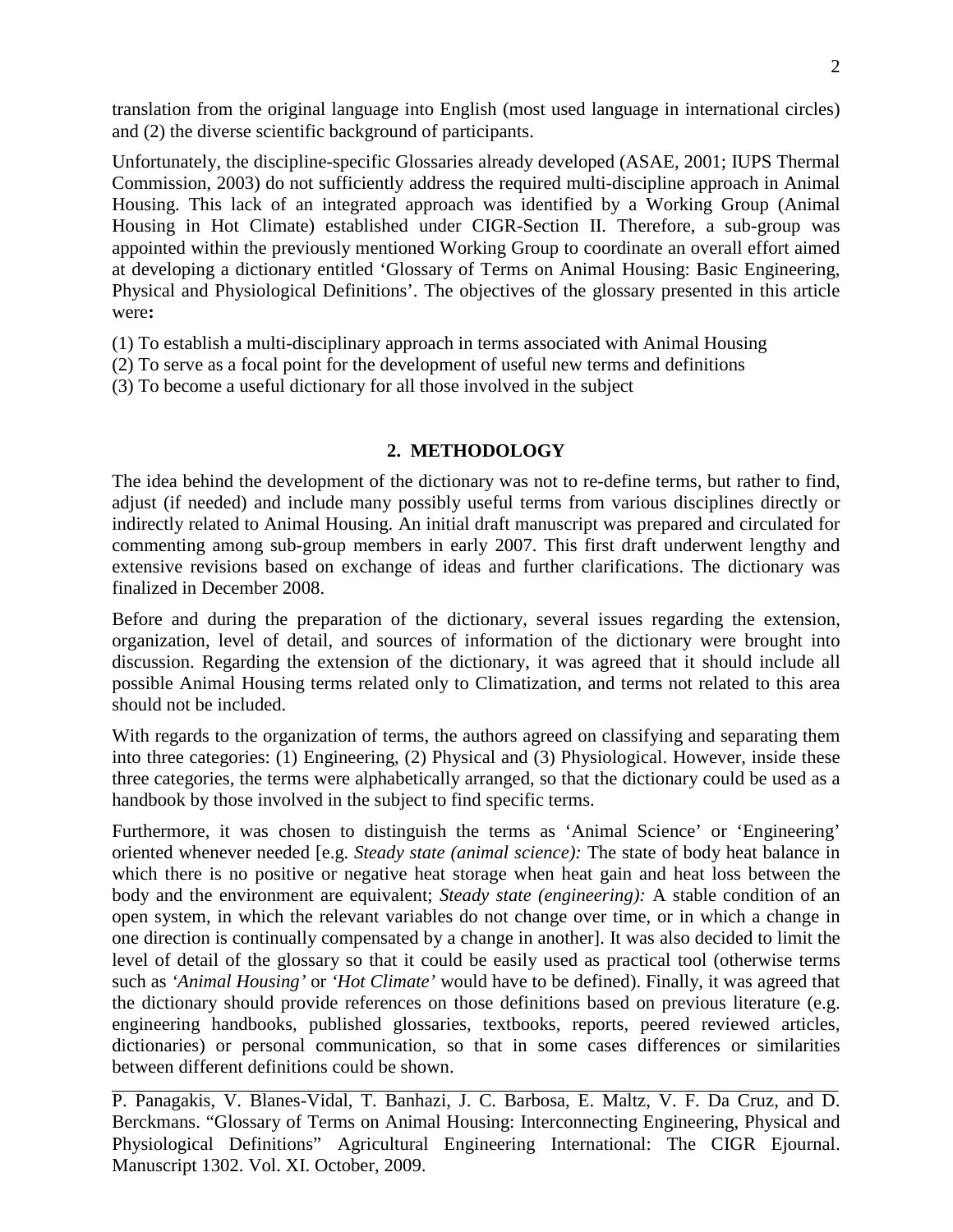## **3. GLOSSARY OF TERMS**

## **3.1 Interconnection of terms**

The present version [\(http://www.cigr.org/documents/glossarytermsanimalhousing.pdf\)](http://www.cigr.org/documents/glossarytermsanimalhousing.pdf) of the dictionary includes 369 terms under A to Z letters (see Appendix) and the units used are based on the International System (SI). As stated above all basic definitions of terms included were grouped under three major categories (e.g. engineering, physical and physiological), but it should be noted that some terms (e.g. insulation) can be defined differently depending on the area of study considered.

A characteristic example showing the interconnection of various terms within the boundaries of Animal Housing (figure 1) is given below:

A major aspect of Animal Housing is the *ventilation* (engineering term) of the *building* (engineering term) housing the animals that provides the *optimal environment conditions* (physiological term) and ensures *environmental comfort* (physiological term). Engineering design criteria such as the size of *air inlet* (engineering term), the unwanted presence of *infiltration air* (engineering term), the provision of *shade* (engineering term) and the efficiency of *evaporative cooling* (engineering term) have to be studied carefully before a decision can be made. This decision should also account for air *ambient temperature* (physical term) and air *moisture content* (physical term) along with the existence of *draft* (engineering term) causing unpleasant *convection forced* (physical term). As a result, animal *activity movement absolute* (physiological term) and *heat loss* (physiological term) will be influenced and eventually *heat stress* (physiological term) or *heat syncope* (physiological term) will be prevented.

In some cases, the interconnection of terms from different categories is very close. For example, *heat stress* is a physiological term describing a situation of the animals regarding their thermoregulation, but the indices (*heat stress indices*) used to assess the heat stress situation, are engineering terms.



Figure 1. Schematic interconnection of terms

P. Panagakis, V. Blanes-Vidal, T. Banhazi, J. C. Barbosa, E. Maltz, V. F. Da Cruz, and D. Berckmans. "Glossary of Terms on Animal Housing: Interconnecting Engineering, Physical and Physiological Definitions" Agricultural Engineering International: The CIGR Ejournal. Manuscript 1302. Vol. XI. October, 2009.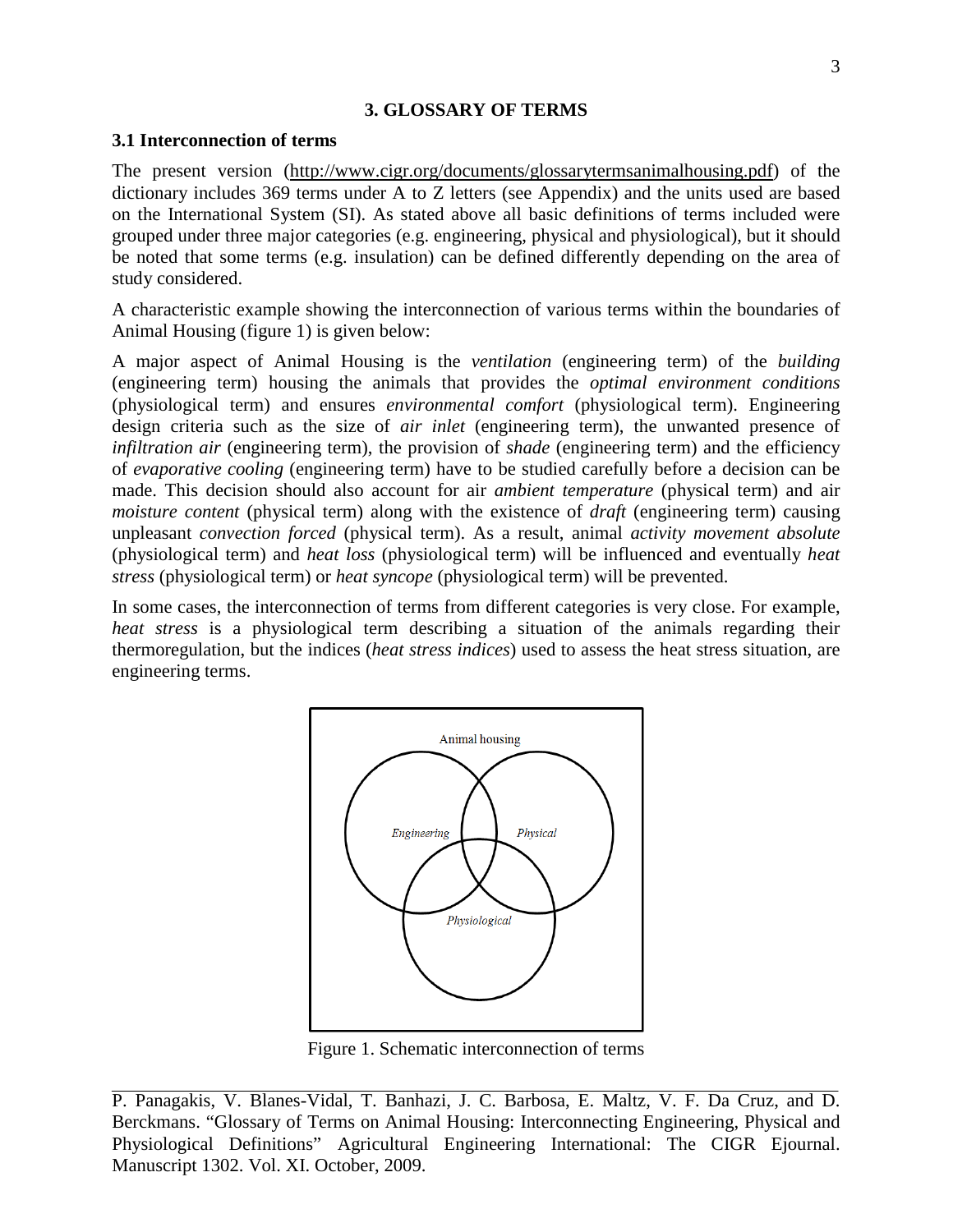The dictionary obviously reflects the opinion of the Working Group members and it should not be considered as the ultimate complete glossary, since inclusion of other possibly related terms (i.e. Archimedes number, sol-air temperature, etc.) is pending. However, it can hopefully become a background document for opening-up further discussions on the meaning and use of various terms pertaining to 'Animal Housing'.

## **3.2 Future developments**

This document could be potentially converted into a web-based application in the future. Such format would enable the developers to establish links between the different definitions and better reference and/or demonstrate the interconnected nature of the individual entries. In addition, the linking of pictures and/or animations that would better explain the references could become a reality, if such web-based format is used. This proposed additional development could potentially turn this document into a powerful educational tool for students as well as for farm practitioners/managers. In every country, there are different vocational courses developed especially for farm workers and such a web-based application would provide a powerful educational tool for many people in many different countries, given the accessibility of webbased products. Although, such development might require additional resources; this potential project extension would be worth contemplating about in the future.

# **4. FINAL REMARKS**

A dictionary entitled 'Glossary of Terms on Animal Housing: Basic Engineering, Physical and Physiological Definitions' has been prepared by a Working Group (Animal Housing in Hot Climate) that was established under CIGR-Section II. It aimed at:

- Establishing a multi-disciplinary approach in Animal Housing terms pertaining to the field of climatization
- Serving as a focal point for the development of useful new terms and definitions
- Becoming a constructive tool for all those involved in the subject

The Glossary of Terms includes 369 terms from the disciplines of Engineering, Thermal Biology and Environmental Physiology. They are organized under three major categories, namely Engineering, Physical and Physiological and can eventually become the background for openingup further discussions on the meaning of various terms used in 'Animal Housing'.

# **5. ACKNOWLEDGEMENTS**

The authors wish to thank all those Working Group members who offered valuable comments through the development of the dictionary.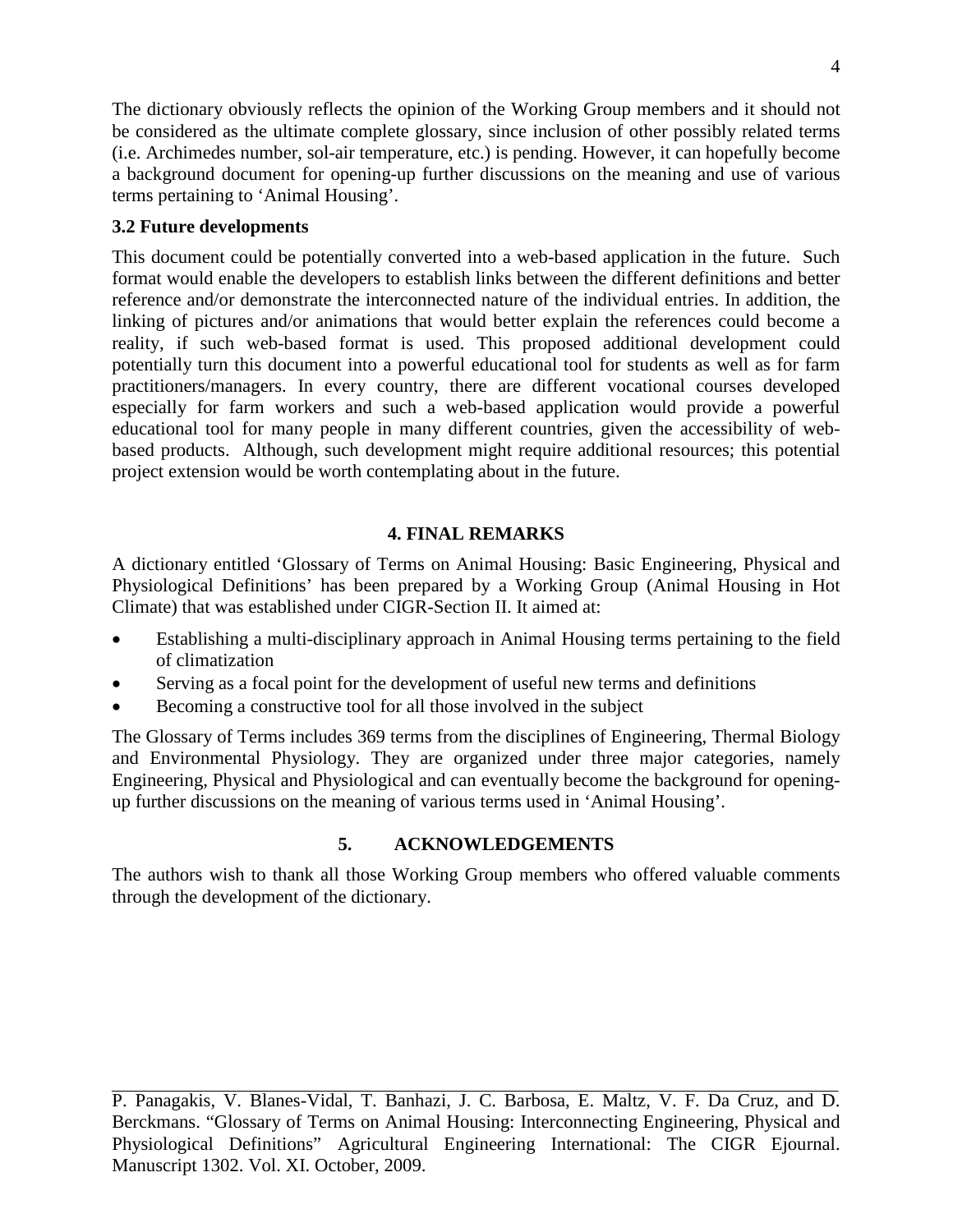#### **6. REFERENCES**

- Albright, L. D. 1990. *Environment Control for Animal and Plants*. ASAE Textbook. St. Joseph, Mich.: ASAE.
- Amigo, P. 2000. *Termotecnia. Aplicaciones Agroindustriales*. Ed. Mundiprensa.
- Arbel, A. 2009. Personal communication.
- ASAE. 2001. Uniform Terminology for Livestock Production Facilities. ASAE S501.
- Banhazi, T. 2009. Personal communication.
- Barbosa, J. C. 2009. Personal communication.
- Blanes-Vidal, V. 2009. Personal communication.
- Blanes, V. and Torres, A. 2004. Heat balance and thermal insulation (in Spanish). Bulletin of Rabbit Breeding (Boletín de Cunicultura) nº 133, pp: 14 – 23.
- Blanes, V. and Pedersen, S. 2005. Ventilation flow in pig houses measured and calculated by carbon dioxide, moisture and heat balance equations. Biosystems Engineering, 92(4): 483- 493.
- Blanes-Vidal, V., Manzano, J., Torres, A. 2004. Calculation of ventilation requirements and mechanical ventilation in animal houses (in Spanish). Bulletin of Rabbit Breeding (Boletín de Cunicultura) nº 134, pp:  $24 - 40$ .
- CBD. 1968. Thermal Environment and Human Comfort, Canadian Building Digest, CBD-102. Accessed via: <http://irc.nrccnrc.gc.ca/cbd/cbd102e.html>
- CIGR. 2002. *Climatization of animal houses. Heat and moisture production at animal and house levels.* Commission Internationale du Génie Rural. 4<sup>th</sup> Report of Working Group. Research Centre Bygholm, Horsens (Denmark).
- Cussler. 1997. *Diffusion: Mass Transfer in Fluid Systems*. Cambridge Univ. Press.
- Encyclopaedia of Science and Technology. 2002. 9th ed. 20 vols. and supplements, McGraw-Hill.
- Hellickson, M. A. and Walker, J. N. 1983. *Ventilation of Agricultural Structures*. ASAE Textbook, St. Joseph, Mich.: ASAE.
- HVAC Systems. 1987. *Applications*. Sheet Metal and Air Conditioning Contractors National Association, Inc. Tysons Cornr, Vienna, Virginia 22180.

Incropera, F. and DeWitt, D. 1981. *Fundamentals of Heat Transfer*. John Wiley & Sons, NY.

P. Panagakis, V. Blanes-Vidal, T. Banhazi, J. C. Barbosa, E. Maltz, V. F. Da Cruz, and D. Berckmans. "Glossary of Terms on Animal Housing: Interconnecting Engineering, Physical and Physiological Definitions" Agricultural Engineering International: The CIGR Ejournal. Manuscript 1302. Vol. XI. October, 2009.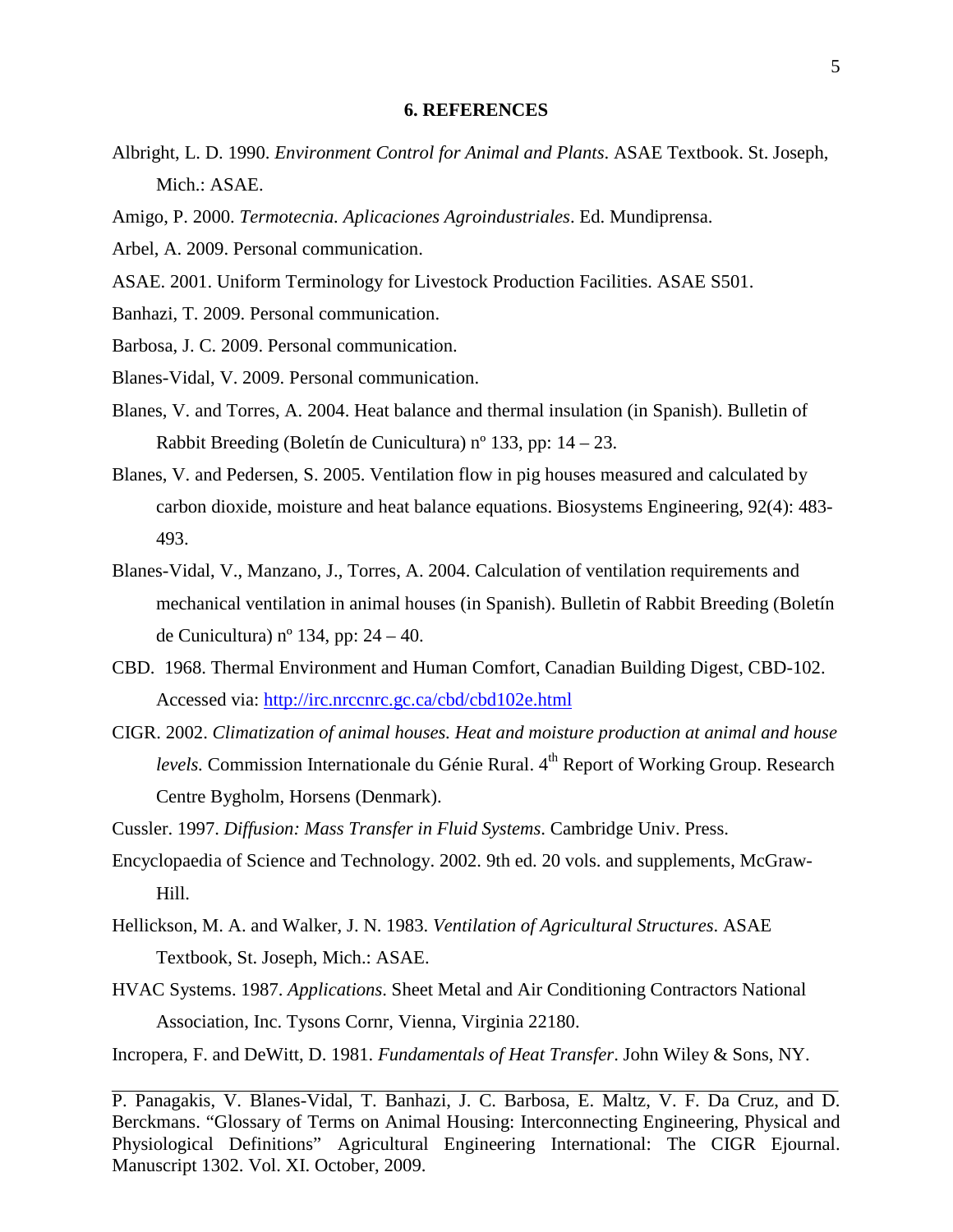- IUPS. 2003. The Commission for Thermal Physiology of the International Union of Physiological Sciences. Glossary of terms for thermal physiology. Journal of Thermal Biology 28: 75–106.
- Kruger, I., Taylor, G., Crosling F. 1992. *Summer Cooling.* NSW Agriculture. Howarth Printing, Tamworth.
- Linares, J., Lopis, A., Sancho, J., Gómez, V. 2000. Térmica en la edificación. Librería Politécnica. Valencia.
- Mader, T., Davis, S., Gaughan, J., Brown-Brandl, T. 2004. Wind speed and solar radiation adjustments for the temperature-humidity index. In: *16th Conference on Biometeorology and Aerobiology,* Paper 77847, Vancouver, British Columbia, Canada.

Maltz, E. 2009. Personal communication.

MWPS. 1990. *Mechanical Ventilating Systems for Livestock Housing*. Midwest Plan Service. USA.

MWPS – 8. 1983. *Swine Housing and Equipment Handbook*. Midwest Plan Service. USA.

NRC. 2001. Computer model concerning nutrient requirements of dairy cattle.

- Panagakis, P., Kyritsis, S., Tambouratzis, D., Papadopoulos, G. 1991. Evaluation of a pig annex ventilation system operating under summer conditions*.* Applied Engineering in Agriculture 7(3): 353-357.
- Pedersen, S. and Blanes, V. 2009. Personal communication.
- Pedersen, S., Takai, H., Johnsen, J. O., Metz, J. H. M., Groot Koerkamp, P. W. G., Uenk, G. H., Phillips, V. R., Holden, M. R., Sneath, R. W., Short, J. L., White, R. P., Hartung, J., Seedorf, J. Schröder, M., Linkert, K. H. H., Wathes, C. M. 1998. A comparison of three balance methods for calculating ventilation rates in livestock buildings. Journal of Agricultural Engineering Research, 70: 25–37.
- Physics and Astronomy Glossary. 2009. Accessed via: <http://www.physlink.com/reference/Glossary.cfm>
- Tao, X. and Xin H. 2003. Acute synergistic effects of air temperature, humidity and velocity on homeostasis of market-size broilers. Transactions of the ASAE 46(2): 491-497.

P. Panagakis, V. Blanes-Vidal, T. Banhazi, J. C. Barbosa, E. Maltz, V. F. Da Cruz, and D. Berckmans. "Glossary of Terms on Animal Housing: Interconnecting Engineering, Physical and Physiological Definitions" Agricultural Engineering International: The CIGR Ejournal. Manuscript 1302. Vol. XI. October, 2009.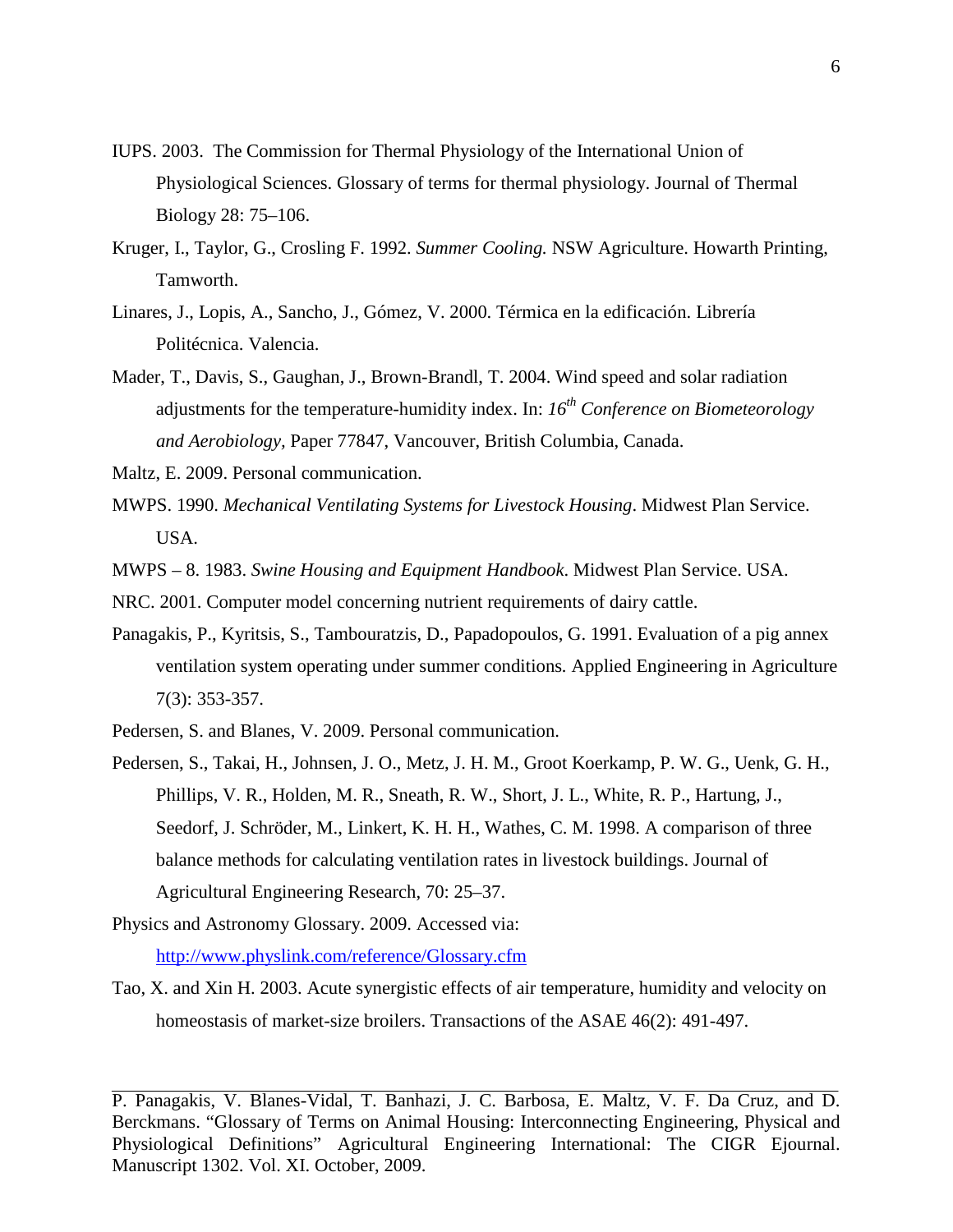### **APPENDIX**

## *Engineering*

**Air conditioning, unit:** An assembly of equipment for the treatment of air so as to control simultaneously its temperature, humidity, cleanliness and distribution to meet the requirements of a conditioned space. (HVAC, 1987)

**Airflow circulation:** Pattern of air movement in a livestock building or under a shade. (ASAE, 2001)

**Air duct:** Pipe, tube or passageway for conveying air. (ASAE, 2001)

Air inlet: Opening designed to supply fresh air to a building (e.g. hole, slot, louver door). (ASAE, 2001)

**Air outlet:** Opening through which exhaust air leaves a building (e.g. hole, door, window, open ridge, louver or exhaust fan). (ASAE, 2001)

**Baffle:** Usually flat plate for deflecting, retarding or regulating the flow of fluids or light, as in an adjustable ventilation air inlet. (ASAE, 2001)

**Barn:** Roofed shelter for livestock (usually with at least one wall closed). (ASAE, 2001)

**Barn, cold:** Naturally ventilated barn, usually constructed with no or minimum insulation. No supplemental heat is provided and inside temperature varies with outside temperature. (ASAE, 2001)

**Blower:** A device for producing movement of air. (ASAE, 2001)

**Blower, centrifugal:** Air-moving device constructed with many blades located on a cylindrical frame which is mounted so the blades are parallel to the axis of rotation. (ASAE, 2001)

**Boiler:** An enclosed vessel to heat water for the purpose of developing hot water or steam under pressure. (ASAE, 2001)

**Building:** Roofed and walled structure constructed for permanent use. (ASAE, 2001)

**Butterfly door:** Hinged sidewall panel, typically used as a ventilation air inlet or outlet. The hinge is normally located slightly above the centre of its vertical height so that the door tends to be self-closing. (ASAE, 2001)

**Chimney:** Vertical structure used with a stove, furnace or fireplace and enclosing a flue(s) to carry away products of combustion. (ASAE, 2001)

**Chimney, vent:** Outlet designed to extract air from a livestock building.

**Combustion products:** Residue resulting from the combustion of a fuel. (ASAE, 2001)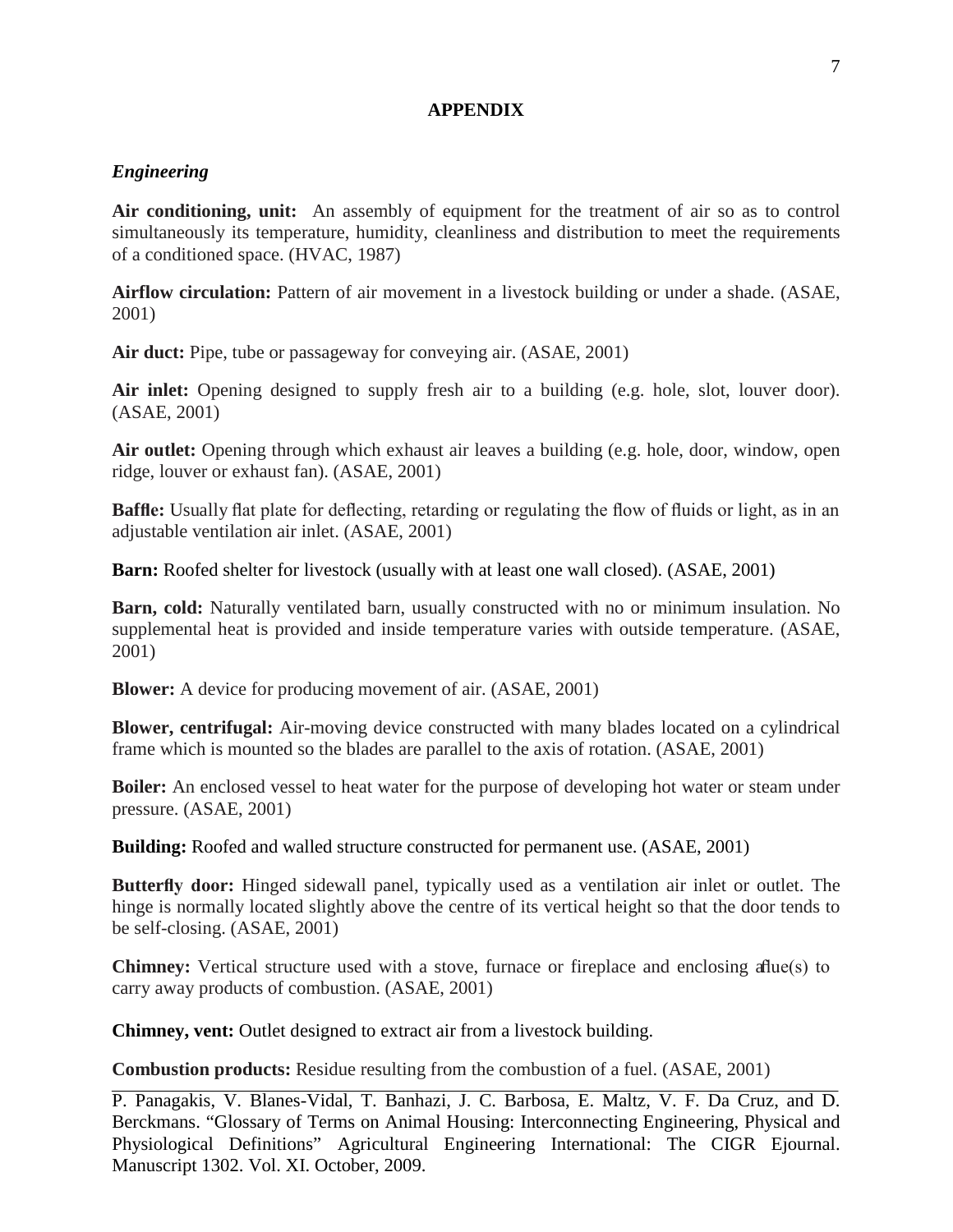**Control:** (1) The process by which a physiological variable becomes a function of information generated locally or transmitted from remote sources by neural or hormonal signals (feed forward control); (2) The process by which a physiological system stabilizes (*regulates*) a variable, generally by means of an information loop with negative feedback. (IUPS, 2003)

**Control, proportional:** A control concept with negative feedback in which the controller activates thermoeffector mechanisms to an extent dependent on the deviation of the controlled variable from its set-point. (IUPS, 2003)

**Damper:** Adjustable plate or baffle to regulate flow through a duct. (ASAE, 2001)

**Dead space:** Space in which there is little or no air movement. (ASAE, 2001)

**Distribution duct:** Inflatable tube or rigid duct through which ventilation air is distributed in the building. (ASAE, 2001)

**Earth tempering:** Heating and/or cooling of air by moving it through a buried conductor using the thermal mass of the earth to moderate air temperatures. (ASAE, 2001)

**Entrainment:** The mixing of ambient air with that exiting an air jet from an air inlet or distribution duct. (ASAE, 2001)

**Environmental control:** Situation under which indoor environment parameters (i.e. temperature, relative humidity, lighting, air movement, radiation, air quality, etc.) in a livestock building, are controlled by appropriate construction (e.g. insulation, orientation) and environmental modifications (e.g. heating, ventilation, cooling; Blanes-Vidal, 2009)

**Evaporative cooling:** Physical process achieved by bringing into contact non-saturated air with a free water surface, for a specific length of time, causing a decrease in air temperature and an increase in humidity ratio, following a process of adiabatic saturation. There are three main evaporative cooling systems used in animal housing: foggers, misters and evaporative pads. (Albright, 1990; Hellickson and Walker, 1983)

**Evaporative cooling efficiency:** Ratio of change in saturation achieved by an evaporative cooling system, to maximum potential change in saturation. (Albright, 1990; Hellickson and Walker, 1983)

**Evaporative pad system:** Evaporative cooling system that withdraws through a fan the air through wet pads into a building. (Barbosa, 2009)

**Fan:** A device for producing movement of air. (ASAE, 2001)

**Fan, air mixing:** Air-moving device utilized within a building or under a shade to provide air movement and circulation. It cannot be considered a ventilation system as it does not exchange air between the indoor and outdoor environment. (MWPS, 1990)

**Fan, axial flow:** Type of fan where propeller-type fan blades rotate in a plane that is at a right angle to air flow. (ASAE, 2001)

P. Panagakis, V. Blanes-Vidal, T. Banhazi, J. C. Barbosa, E. Maltz, V. F. Da Cruz, and D. Berckmans. "Glossary of Terms on Animal Housing: Interconnecting Engineering, Physical and Physiological Definitions" Agricultural Engineering International: The CIGR Ejournal. Manuscript 1302. Vol. XI. October, 2009.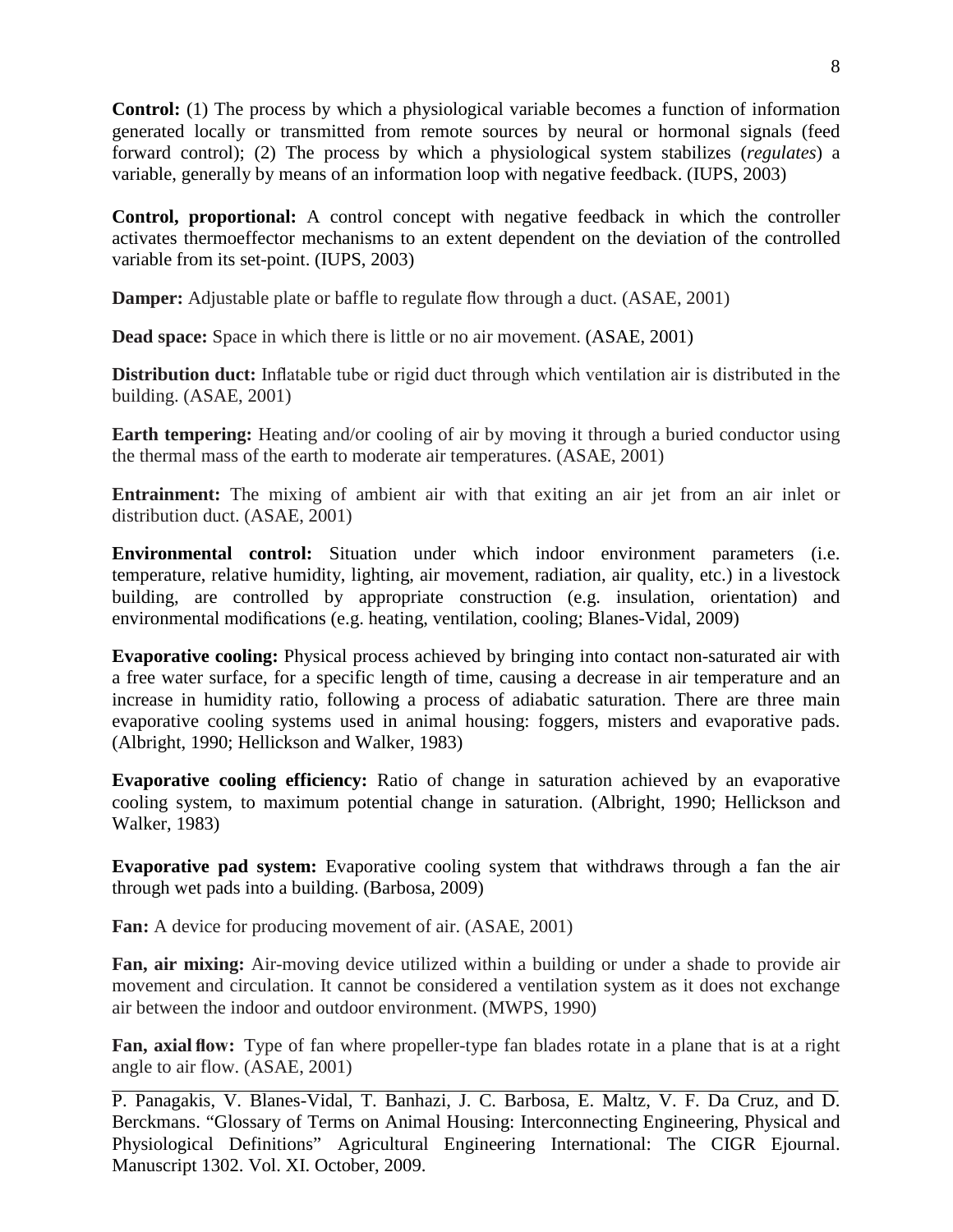**Fan hood:** Enclosure to protect a ventilation fan from weather, particularly direct wind and precipitation. (ASAE, 2001)

**Facility:** A building with associated equipment and utilities for production. (ASAE, 2001)

**Flue:** Chimney liner through which combustion gases and smoke pass. (ASAE, 2001)

**Flue gases:** Residue resulting from the combustion of a fuel. (ASAE, 2001)

**Fogger (Fogging system):** Cooling system dispersing water infine droplets ( $\varnothing$  < 40 $\mu$ m) so as to provide evaporative cooling to housed animals (ASAE, 2001)

**Friction fit insulation:** Batt or blanket insulation with no paper backing, usually mineral fiber, held in place by friction against framing members. (ASAE, 2001)

**Heat balance, building:** The steady-state condition of a structure in which incoming heat plus that produced inside is equal to that leaving the structure.

Heat balance, equation: Equation based on the conservation of energy of an enclosure (e.g. building, facility), under steady-state conditions. (Blanes and Pedersen, 2005)

Heat exchanger: Device that transfers heat between flowing fluids without direct fluid contact; usually metal or plastic tubes with one fluid inside and the other outside. (ASAE, 2001)

**Heat lamp:** An electric light used to provide radiant heat to newborn animals or to heat an object. (ASAE, 2001)

**Heat loss:** Common term that refers to gross loss of heat by radiation, convection, and conduction from indoor air in a building to outdoor air (through surfaces and openings). (IUPS, 2003)

**Heat pad:** A device used to conduct (by direct contact) heat, usually to some type of newborn animal. (ASAE, 2001)

**Heat stress, indices:** Derived statistics which describe apparent heat stress (i.e. Temperature Humidity Index, Black Globe Temperature Humidity Index, etc.).

*Black Globe Temperature Humidity Index (BGTHI):* The THI where the dry-bulb temperature is replaced by the Black-globe temperature. (Mader et al., 2004)

*Duration:* the number of hours inside dry-bulb temperature exceeds the Upper Critical Temperature (UCT). (Panagakis et al. 1991)

*Intensity:*  $I = \iint \Delta T \cdot \Delta t$  where: I is the heat-stress intensity in °Ch,  $\Delta T$  is the difference T t

between the predicted inside dry-bulb temperature and the UCT in  $\degree$ C and  $\Delta t$  is the time period during which animals are housed under temperatures higher than the UCT in h. (Panagakis et al. 1991)

P. Panagakis, V. Blanes-Vidal, T. Banhazi, J. C. Barbosa, E. Maltz, V. F. Da Cruz, and D. Berckmans. "Glossary of Terms on Animal Housing: Interconnecting Engineering, Physical and Physiological Definitions" Agricultural Engineering International: The CIGR Ejournal. Manuscript 1302. Vol. XI. October, 2009.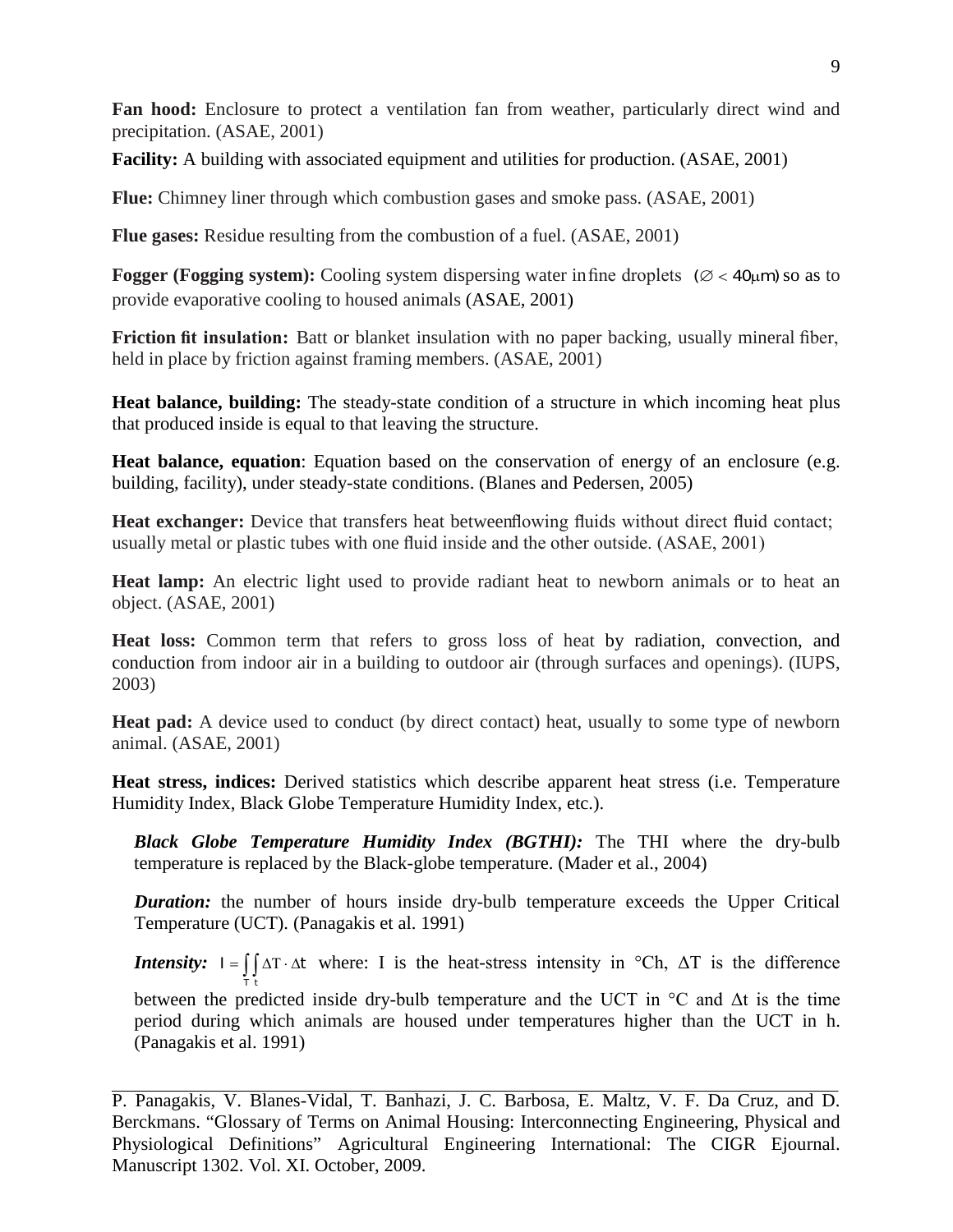**Temperature Humidity Index (THI):** (1) THI =  $aT_{db} + bT_{wb} + c$  where:  $T_{db}$  is the dry-bulb temperature,  $T_{wb}$  is the wet-bulb temperature, a, b, c are constants depending on species, (2) THI =  $0.8T_{ab} + \left[\frac{RH}{100}\right) \times (T_{ab} - 14.3)\right] + 46.4$  where: RH is the percentage relative humidity.

*Temperature Humidity Velocity Index (THIV):* THI =  $(aT_{db} + bT_{wb}) V^{-c}$ , where:  $T_{db}$  is the dry-bulb temperature,  $T_{wb}$  is the wet-bulb temperature, V is the air velocity, and a, b and c are constants. (Tao and Xin, 2003)

**Heater, hot-water floor:** System comprised of a hot-water boiler with connected pipes embedded in floor for circulating hot water. (ASAE, 2001)

**Heater, unit:** Air heater suspended within a room; air is drawn by fan over a heat exchanger heated either by electricity, steam, hot water, or direct burning petroleum fuel. (ASAE, 2001)

**Heater, un-vented:** Fuel burning unit heater exhausting combustion products into the heated air stream instead of outdoors. (ASAE, 2001)

**Hot-air furnace:** Air heat system consisting of a furnace (combustion chamber and heat exchanger), a fan to move air across the heat exchanger, and a bonnet to which a duct system for air distribution may be attached. (ASAE, 2001)

**Hover:** Suspended cover of wood, canvas or other material, over an area in a pen or stall aimed at conserving heat and minimizing air movement for newborn animals; may include a heat source. (ASAE, 2001)

**Infiltration:** Air leakage into a structure through cracks and joints (e.g. at windows and doors) caused by mechanical ventilation system, wind pressure and/or differences in indoor and outdoor temperatures. (ASAE, 2001)

**Infiltration air:** Fresh air that enters a building from the outside, through unexpected inlets. (ASAE, 2001)

**Insulation, batt:** Natural or synthetic fibrous insulation material packaged in bales and sized to fit between building framing members. (ASAE, 2001)

**Insulation, blanket:** Natural or synthetic fibrous insulation material packaged in rolls and sized to fit between framing members. (ASAE, 2001)

**Intake (or inlet) velocity:** Velocity of air as it enters the building through an air inlet. (ASAE, 2001)

**Jet throw:** The distance incoming air travels from an air inlet before it slows to a low velocity. (ASAE, 2001)

Light trap: Device for allowing passage into or out of a room or container while minimizing transmission of light. (ASAE, 2001)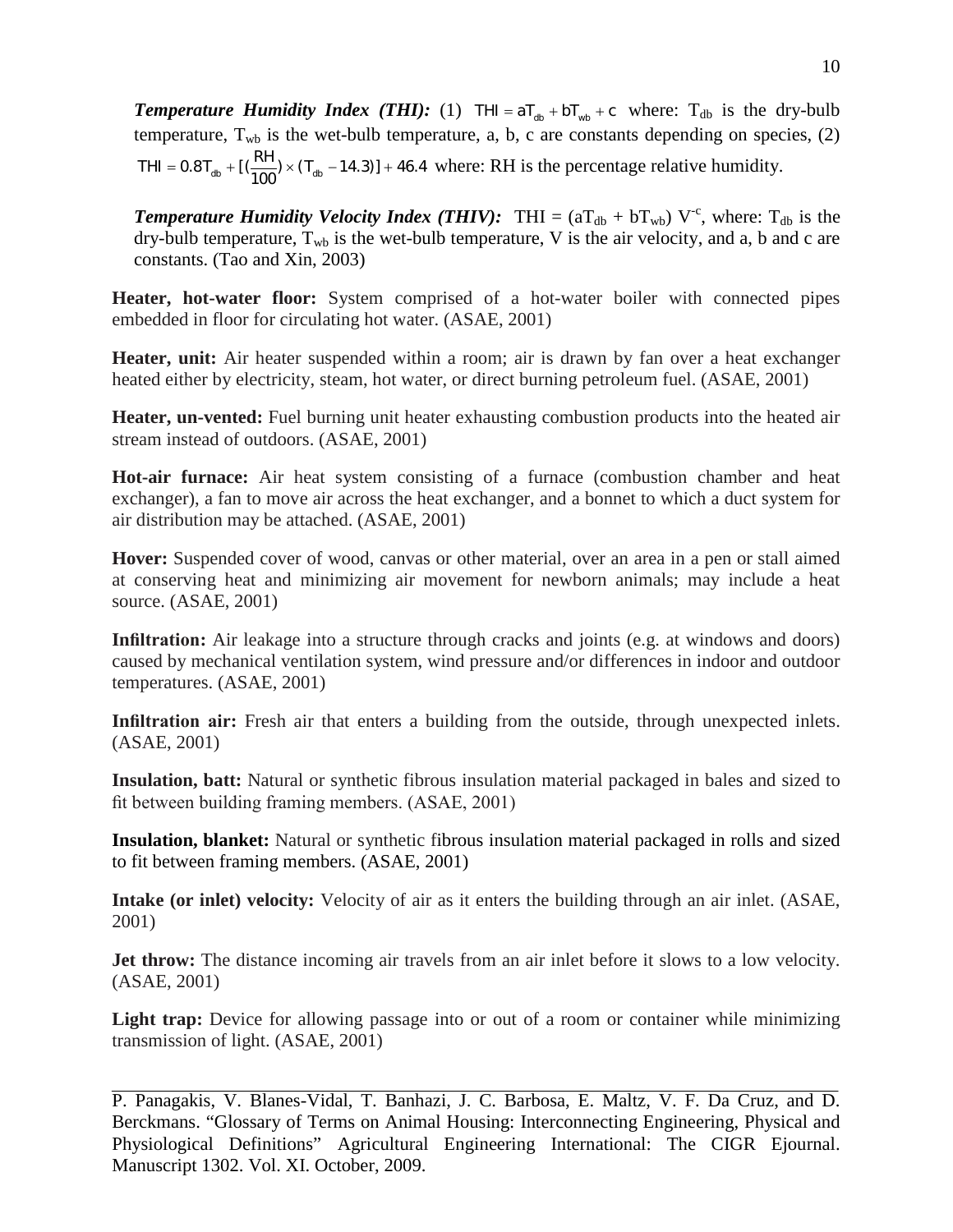**Loose-fill insulation:** Insulation installed by pouring or blowing the insulating material into building walls and ceiling. (ASAE, 2001)

**Louver:** Slotted ventilation opening allowing air flow while excluding rain, snow or direct light. (ASAE, 2001)

**Makeup heater:** Furnace, usually on an exterior wall, which adds heat to an incoming forced fresh air stream and exhausts, or distributes, it into the room. (ASAE, 2001)

**Mineral wool:** Fibrous insulating material of processed slag or rock. (ASAE, 2001)

**Mister:** System for dispersing water in coarse droplets (e.g. mist system ⊘ > 100µm, micromist system  $\varnothing$  = 40 – 100 $\mu$ m) to provide wetting and/or cooling of livestock and structural surfaces. (ASAE, 2001; Barbosa, 2009)

**Modified open front building:** Building with one or more walls with large adjustable openings that may be closed or opened, dependent on weather conditions, to moderate building environment. (ASAE, 2001)

**Moisture balance:** Condition whereby water vapour brought into a building, plus that released inside, is exactly equal to that leaving. (ASAE, 2001)

**Moisture barrier:** Material which retards the diffusion of moisture vapour through a building structure. (ASAE, 2001)

**Moisture proof:** Impenetrable to moisture absorption or passage of water in any form. (ASAE, 2001)

**Moisture resistive:** Relatively impermeable to water diffusion. (ASAE, 2001)

**Nebulizer:** a device that disperses water infine droplets to facilitate the evaporative cooling process. (Hellickson and Walker, 1983)

**Orientation, building:** The position of the building long axis, with regard to the cardinal points. Building orientation is related to prevailing winds and solar radiation and has a significant influence on natural ventilation and indoor climatic conditions. (Barbosa, 2009)

**Perimeter insulation:** Thermal insulation (usually rigid) installed onto or in a building foundation to reduce perimeter heat flow. (ASAE, 2001)

**Plenum:** Enclosed space (e.g. attic, basement, box), where air pressure is slightly higher than the outside atmospheric pressure, and that it is used for air circulation and for supplying air to ducts or air inlets. (ASAE, 2001)

**Radiant heater:** Device that emits thermal radiation that is directed to materials, livestock and/or plants, and partially absorbed by them. (ASAE, 2001)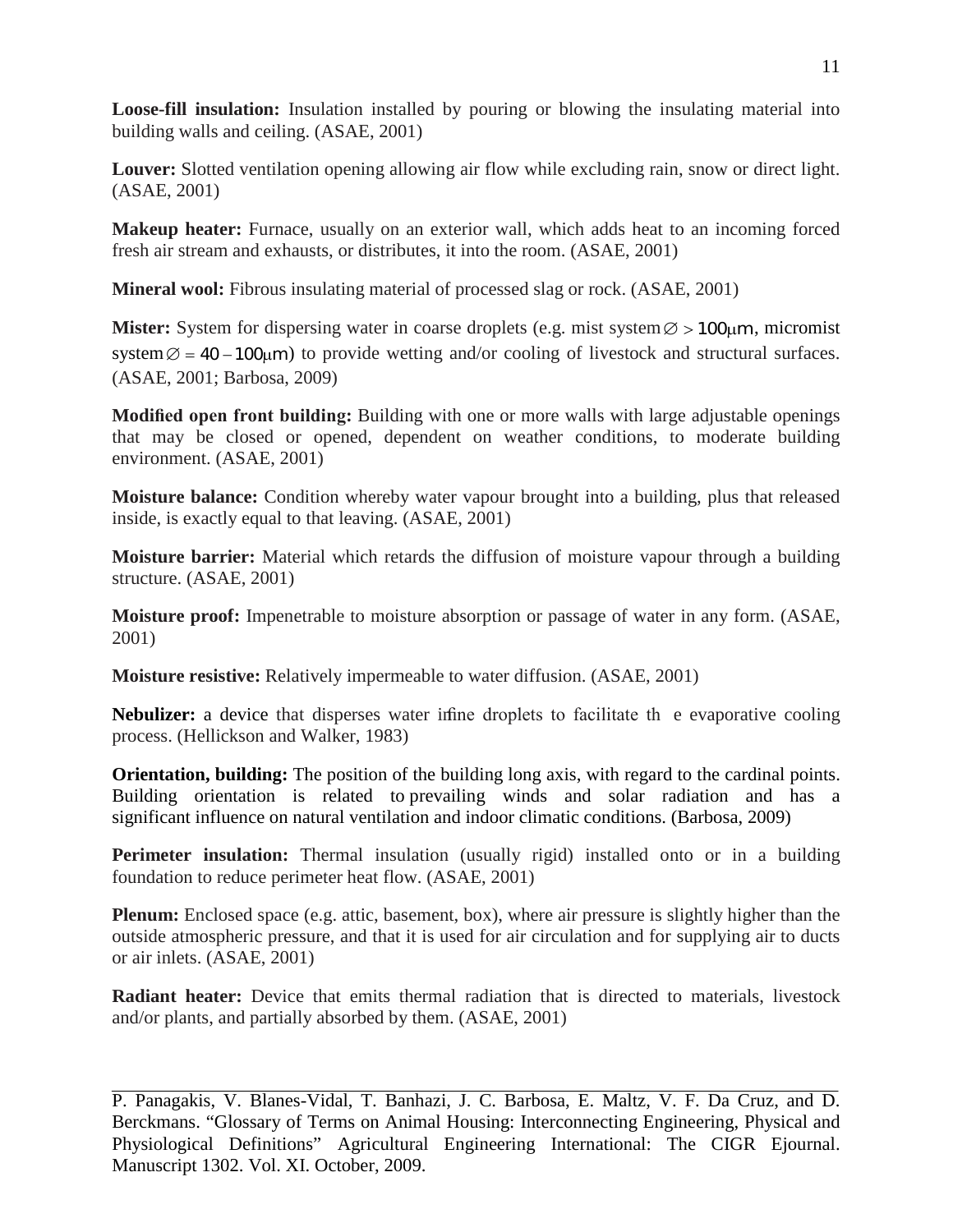**Ridge vent:** Opening along a roof peak for natural ventilation air outlet or an inlet for mechanical ventilation. (ASAE, 2001)

Set-point: Target value of an indoor environment variable (e.g. temperature, humidity, gas concentration), to be achieved by the environmental control system. (IUPS, 2003)

**Shade:** Building or other object used to shield livestock from direct solar radiation; generally lightweight structure with solid or perforated roof and open walls to permit maximum air movement while blocking direct sunlight. (ASAE, 2001)

**Steady state:** A stable condition of an open system, in which the relevant variables do not change over time, or in which a change in one direction is continually compensated by a change in another. (Blanes-Vidal, 2009)

**Steady-state, heat:** The state of indoor air balance there is no positive or negative heat storage, when the heat gain and heat loss, thought its boundaries (e.g. heat transmission through building elements, ventilation, animal heat production, etc), are equivalent. (IUPS, 2003)

**Temperature stratification:** Air zones of different temperatures located from floor to ceiling; caused by non-uniform mixing of air. (ASAE, 2001)

**Thermal break:** Insulating material between two heat conductors which reduces conduction heat transfer. (IUPS, 2003)

**Thermography, infrared:** The recording of the temperature distribution of a body from the infrared radiation emitted by the surface. (IUPS, 2003)

**Trombe wall:** Wall on the south side of passively heated solar structures; constructed with concrete, brick, or adobe, and covered on the outside with glazing. The solar energy heats the wall during the day and heat is released to the structure at night. (ASAE, 2001)

**Ventilation:** Process of renewing indoor air in a livestock building by supplying outdoor air, in order to provide oxygen, remove noxious gases (e.g.  $CO_2$ ,  $NH_3$ ,  $CH_4$ ) and control indoor temperature and relative humidity. (Blanes-Vidal and Torres, 2004)

**Ventilation, curtain wall:** Curtain of woven or solid fabric placed over a wall opening and adjusted up and down with a cable-and-winch arrangement so as to vary the ventilation in a livestock barn. (ASAE, 2001)

**Ventilation, mechanical:** Ventilation caused by mechanical means (e.g. electrically or hydraulically powered fans; ASAE, 2001)

**Ventilation, natural:** Ventilation caused by wind pressure, or differences in temperature (i.e. in air density) between indoor and outdoor air. (ASAE, 2001)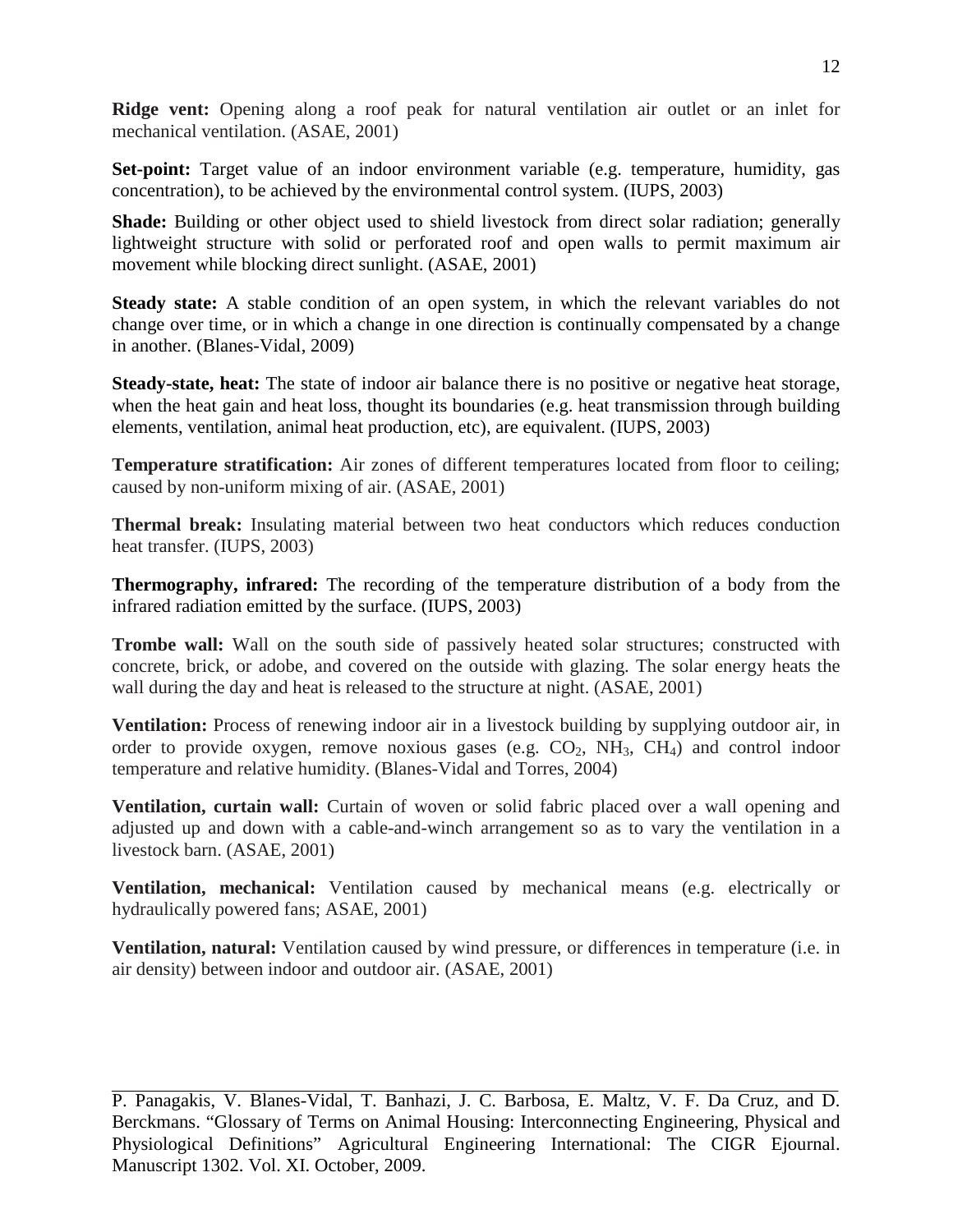**Ventilation, negative-pressure (or exhaust):** System in which air is forced out of a building and in which fresh air from outside is drawn by negative pressure into the building. In a negative pressure ventilation system, fans are installed to exhaust stale air from the building, and fresh, clean air enters into the barn through expected inlets, and through cracks and joints (infiltration; ASAE, 2001)

**Ventilation, positive-pressure:** System in which outside air is forced into the building, which in turn forces out inside air by positive pressure. In a positive pressure ventilation system, fans are installed to force outdoor clean air into the building, and stale air leaves the barn through expected outlets, and through cracks and joints. (ASAE, 2001)

**Ventilation, neutral-pressure:** A combination of negative and positive mechanical ventilation systems, without air inlets an outlets. In a neutral-pressure system, fans are installed to force outdoor clean air into the building, and stale air leaves the barn through exhaust fans. (ASAE, 2001)

**Ventilation, tilt door:** Wall ventilation inlet or outlet which opens inward at the top. (ASAE, 2001)

**Ventilation, under-floor:** Ventilation system designed to vent the air between slotted floor and waste in under-floor storage; part or all of the building's ventilation may be accomplished by the system. (ASAE, 2001)

**Zone cooling:** A system having air ducts and downspouts (or drop ducts) to throw a jet of cooled air at the head and neck of animals housed in stalls so as to reduce heat stress in hot climate. (MWPS – 8; 1983)

## *Physics*

**Area, effective radiating:** The surface area of a body that exchanges radiant energy with the environment through a solid angle of  $4\pi$  steradians. (IUPS, 2003)

**Area, projected:** The area of a body (or surface) projected on a plane perpendicular to the direction of collimated beam (projected through an aperture) of radiation. (IUPS, 2003)

**Area, total body:** The area of the outer surface of a body, assumed smooth. (IUPS, 2003)

**Area, wetted:** The area of skin which, if covered with sweat (water), would provide the observed rate of evaporation under the prevailing condition. (IUPS, 2003)

**Area, solar radiation**: The area of a body projected perpendicularly to the sun's rays. (IUPS, 2003)

**Capacity, heat:** The product of the mass of an object and its specific heat  $(J^{\circ}C^{-1})$ ; IUPS, 2003)

**Capacity, specific heat:** The amount of heat needed to raise the temperature of unit mass of a particular substance by one degree Kelvin (J kg<sup>-1</sup> K<sup>-1</sup>; IUPS, 2003)

P. Panagakis, V. Blanes-Vidal, T. Banhazi, J. C. Barbosa, E. Maltz, V. F. Da Cruz, and D. Berckmans. "Glossary of Terms on Animal Housing: Interconnecting Engineering, Physical and Physiological Definitions" Agricultural Engineering International: The CIGR Ejournal. Manuscript 1302. Vol. XI. October, 2009.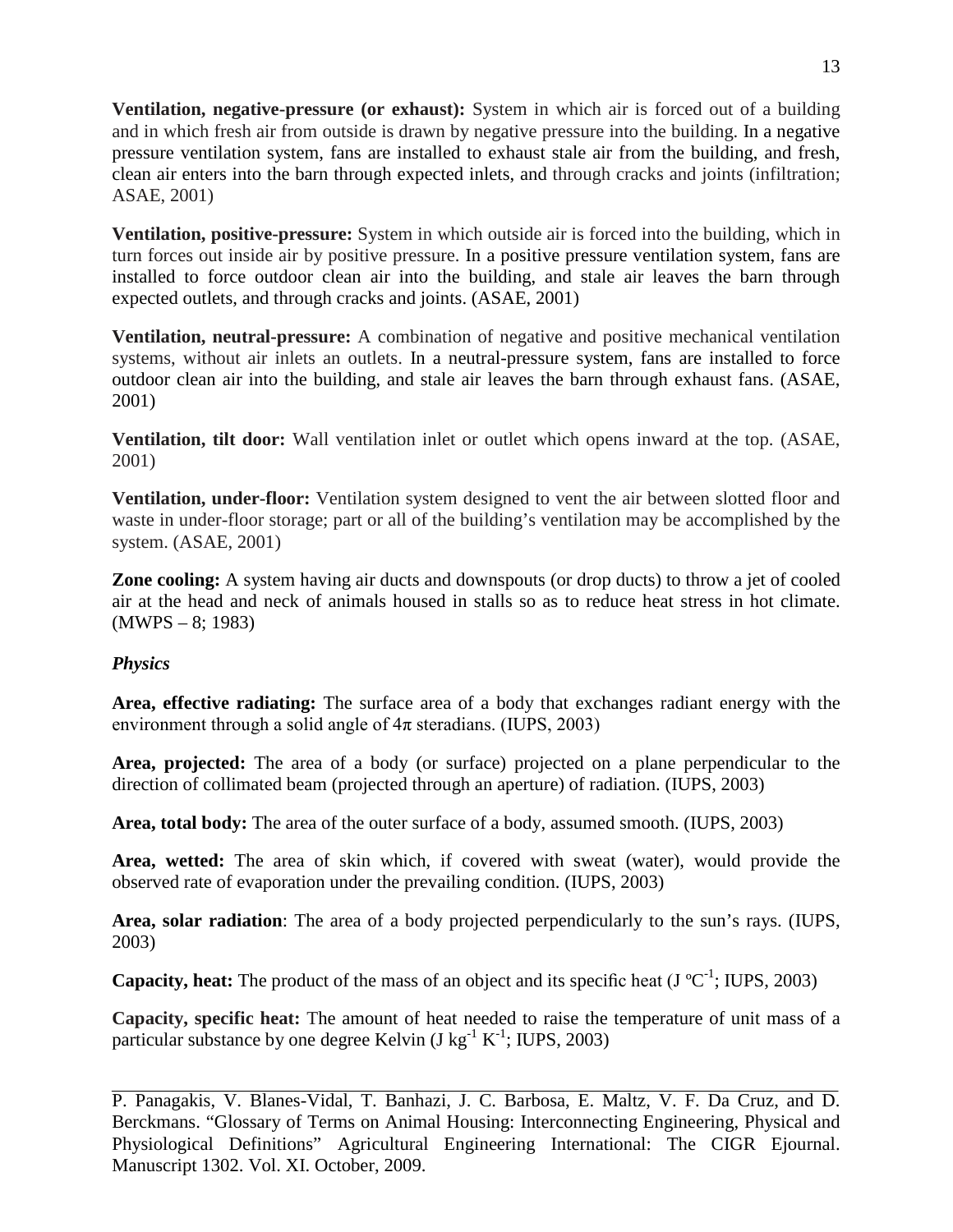**Condensate:** Liquid formed when a vapour condenses (e.g. as in an air-conditioning process; ASAE, 2001)

**Condensation:** Water vapour removed from the air and formed, in a liquid state, on a surface, in a building usually caused by poor insulation and/or high humidity. (ASAE, 2001)

**Conductance, thermal:** The rate at which heat is transferred between a unit area of two parallel surfaces in a medium separated by a distance L, when a temperature difference of one degree is maintained between them (W  $m^{-2}$  °C<sup>-1</sup>). It is equal to: k/L, where k is the thermal conductivity. (Blanes-Vidal, 2009)

**Conduction:** Heat transfer through or between bodies in physical contact; involves no fluid motion. (ASAE, 2001)

**Convection:** Process by which heat is transferred by fluid currents (e.g. air or water). These currents (movement of particles within a fluid) can be natural driven (by temperature/density changes) or forced. (IUPS, 2003)

**Convection, natural:** Heat transfer caused by fluid currents (e.g. air or water) moving due to the density and temperature differences existing at different locations within the fluid. (IUPS, 2003)

**Convection, forced:** Heat transfer caused by motion of fluid imposed externally (e.g. by a pump or fan; IUPS, 2003)

**Diffusivity, mass (Diffusion rate, Coefficient of mass transfer diffusion):** (1) Amount of matter (e.g. water vapour) transmitted by diffusion through a permeable material, due to gradients in vapour pressure, per unit area and unit time (kg  $m^{-2} s^{-1}$ ). (2) The constant of proportionality relating the rate of diffusion of a gas to the gradient of its concentration in another gas (e.g. water vapour in air; Cussler, 1997)

**Diffusivity, thermal:** The thermal conductivity of a substance divided by its density and specific heat capacity at constant pressure. It is a measure of the thermal inertia of a substance (i.e. how rapidly inside temperature changes when surface temperature varies;  $m^2 s^{-1}$ ).

**Emissivity:** The ratio of the total radiant energy emitted by a body to the energy emitted by a full radiator (black body) at the same temperature. (IUPS, 2003)

**Emissivity, directional:** The ratio of the thermal radiance of a body in a given direction to that of a full radiator at the same temperature. (IUPS, 2003)

**Emissivity, hemispherical:** The ratio of the total radiant energy emitted by an element of a surface into a hemisphere to the energy by a similar element on the surface of a full radiator. (IUPS, 2003)

**Emissivity, spectral:** The ratio of the radiant flux emitted by an element of surface per unit wavelength interval to the flux emitted by a full radiator at the same temperature and in the same waveband. (IUPS, 2003)

P. Panagakis, V. Blanes-Vidal, T. Banhazi, J. C. Barbosa, E. Maltz, V. F. Da Cruz, and D. Berckmans. "Glossary of Terms on Animal Housing: Interconnecting Engineering, Physical and Physiological Definitions" Agricultural Engineering International: The CIGR Ejournal. Manuscript 1302. Vol. XI. October, 2009.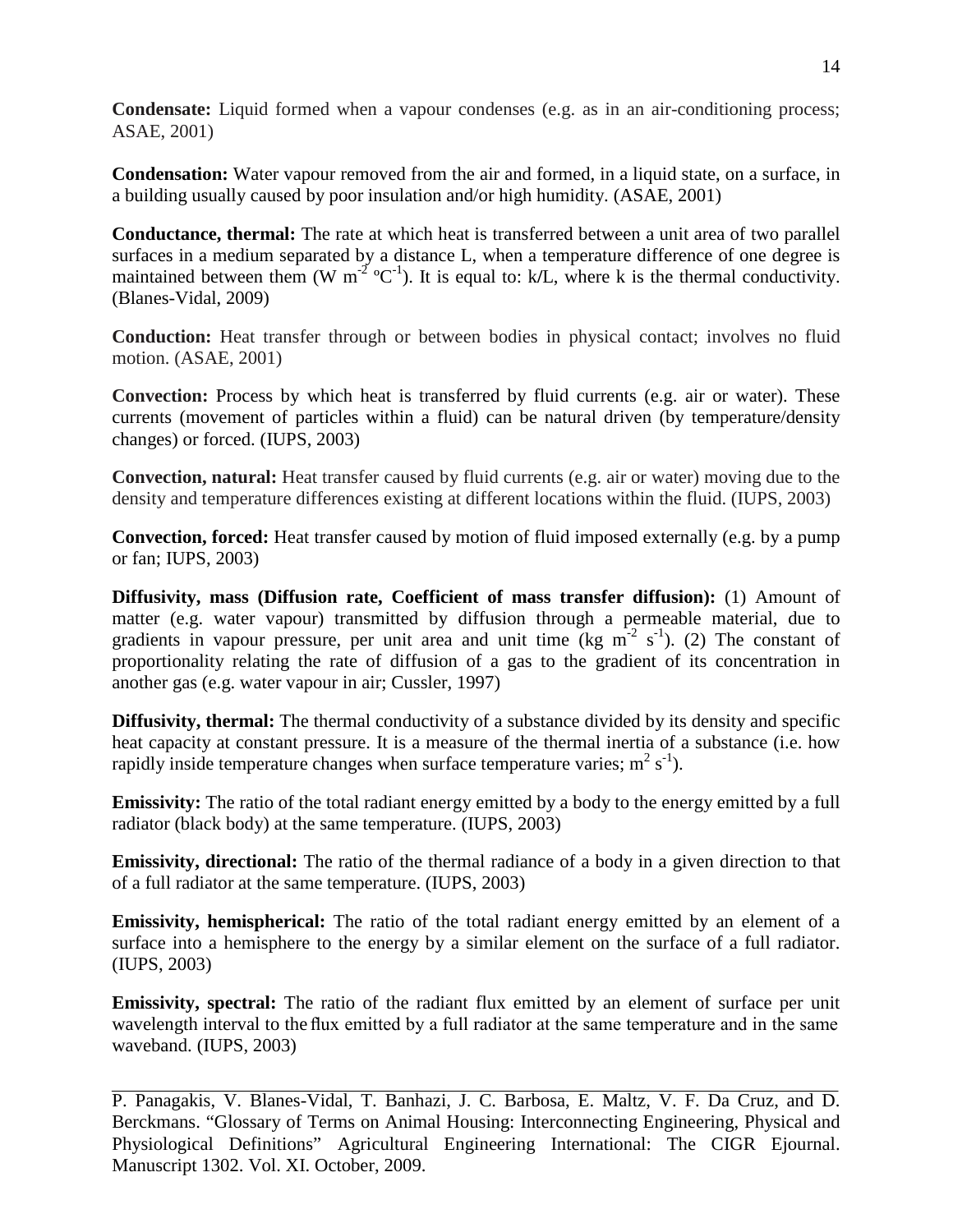**Emissivity, window:** The ratio of the radiant energy emitted by an element of surface between wavelength l1 and l2 to the flux emitted by a full radiator at the same temperature and in the same waveband. (IUPS, 2003)

**Energy:** The capacity of a physical system to do work. It may occur either as chemical, electromagnetic, mechanical or thermal energy. (Blanes-Vidal, 2009)

**Enthalpy:** The summation of internal energy of a system and the product of its pressure and volume. It represents the heat content of the thermodynamic system. The enthalpy of a mixture (e.g. moist air) equals the sum of enthalpies of the parts (e.g. the dry air and the water vapour; Blanes-Vidal, 2009)

**Greenhouse effect:** Trapping heat inside a glass or a plastic enclosure, or trapping heat by the earth's atmosphere and thus reducing convective and radiative heat loss.

**Heat content, body:** The product of the body mass, its average specific heat, and the absolute mean body temperature. (IUPS, 2003)

**Heat flow (Heat transfer rate):** The amount of heat transferred per unit time, between parts of a body at different temperatures, or between a body and its environment when at different temperatures. (W; Blanes-Vidal, 2009; Encyclopaedia of Science and Technology, 2002)

Heat flux: Heat flow passing through unit area of a given surface (W m<sup>-2</sup>; ASAE, 2001)

**Heat, latent:** Heat energy absorbed or released by a material when it changes phases (e.g. from solid to liquid); no temperature change is involved. (IUPS, 2003)

Heat, sensible: Heat energy transported in the form of conduction, convection and radiation that can be felt or sensed, causes an increase or decrease in temperature and can be measured by a thermometer. (IUPS, 2003; Banhazi, 2009)

**Heat transfer:** Heat transferred through a medium or system by conduction, convection, radiation evaporation, or a combination of these (e.g. heat transferred from an environment to another environment, when they are separated by a building element; IUPS, 2003; Blanes-Vidal, 2009; Amigo, P. 2000)

**Heat transfer coefficient:** A parameter that determines the amount of heat that passes through a unit area of a medium or system in a unit time when the temperature difference between the boundaries of the system is one degree (W  $m^{-2}$  °C<sup>-1</sup>; Encyclopaedia of Science and Technology, 2002; Amigo, P. 2000)

**Heat transfer coefficient, combined non-evaporative**: A parameter that determines the amount of heat that passes through a unit area of a medium or system, by conduction, convection and radiation; in a unit of time, when the temperature difference between the boundaries of the system is one degree (W  $m^{-2}$  °C<sup>-1</sup>; Encyclopaedia of Science and Technology, 2002; Amigo, P. 2000)

P. Panagakis, V. Blanes-Vidal, T. Banhazi, J. C. Barbosa, E. Maltz, V. F. Da Cruz, and D. Berckmans. "Glossary of Terms on Animal Housing: Interconnecting Engineering, Physical and Physiological Definitions" Agricultural Engineering International: The CIGR Ejournal. Manuscript 1302. Vol. XI. October, 2009.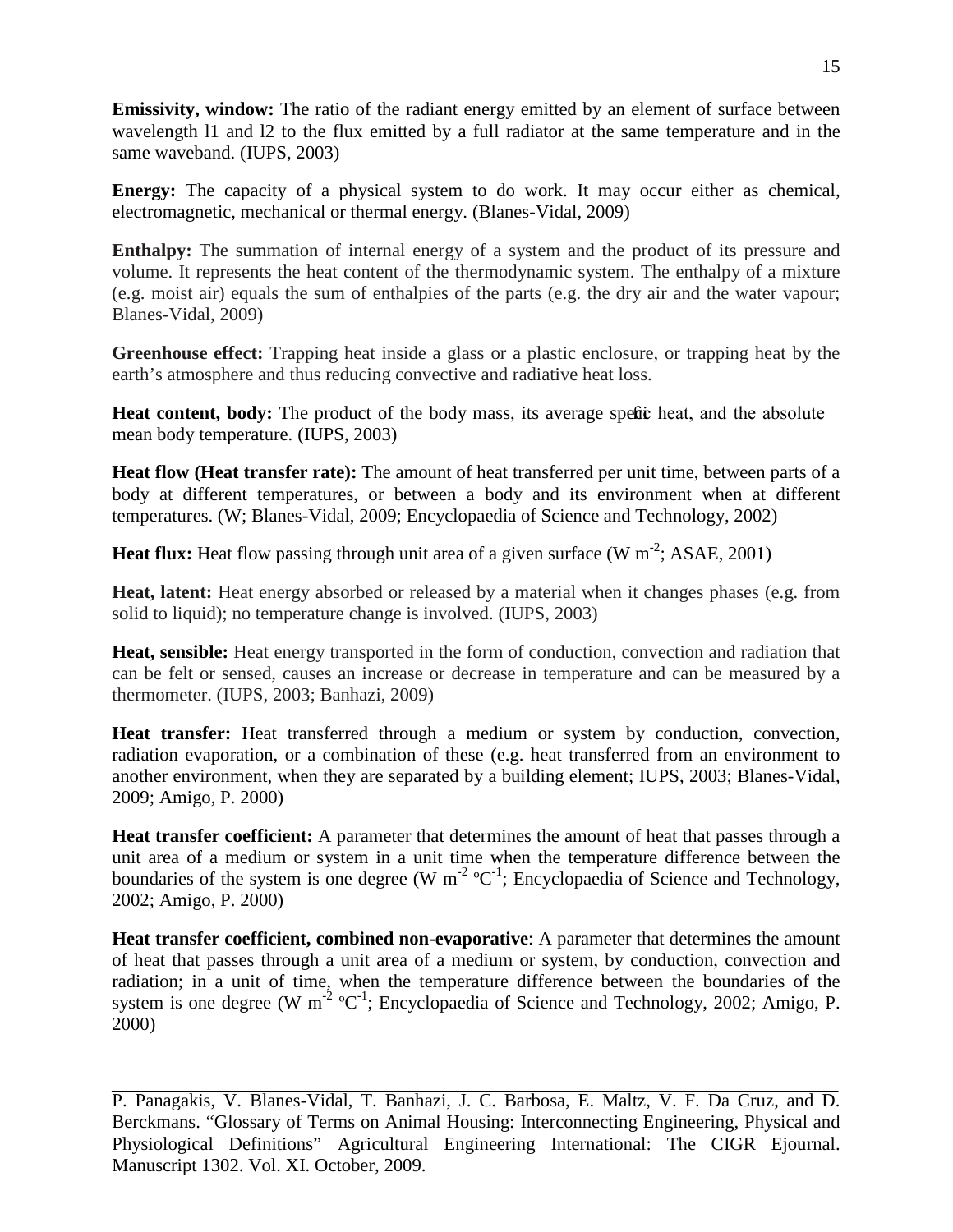**Heat transfer coefficient, conductive (k-value, Thermal conductivity):** A parameter that determines the amount of heat that passes by conduction, through a unit thickness of a medium or system (e.g. a solid or a stationary fluid), per unit area in a unit of time, when the temperature difference between the boundaries of the system is one degree (W  $m^{-1}$ °C<sup>-1</sup>). (2) A proportionality constant relating heat flux by conduction, and the temperature gradient. (Encyclopaedia of Science and Technology, 2002)

**Heat transfer coefficient, convective (h-value, Film coefficient or surface coefficient):** (1) A parameter that determines the amount of heat transferred by convection, between a solid surface and a moving fluid in contact with it, or from place to place within a fluid; in a unit of time, when the temperature difference between them is one degree (W  $m^{-2}$  °C<sup>-1</sup>). (2) A proportionality constant relating heat flux by convection, and the temperature gradient. (Encyclopaedia of Science and Technology, 2002; Amigo, P. 2000)

**Heat transfer coefficient, evaporative:** The net heat transfer per unit vapour pressure gradient caused by the evaporation of water from a unit area of wet surface or by the condensation of water vapour on a unit area of body surface.

**Heat transfer coefficient, radiative:** The net rate of heat transfer per unit area by the exchange of thermal radiation between two surfaces, per unit temperature difference between the surfaces, or between a surface and the ambient air.

**Heat transfer, conductive**: The net rate of heat transfer in a solid material or a non-moving gas or fluid (i.e. by conduction) down a thermal gradient, within an organism, or between an organism and its external environment.

**Heat transfer, convective:** Heat transferred between a solid surface and a moving fluid in contact with it, or from place to place within a fluid. The movement is caused by thermal gradients (natural convection) and/or by external forces such as wind, fans or pumps (forced convection).

**Heat transfer, evaporative:** The rate at which heat energy is transferred by evaporation from or condensation on the skin and the surfaces of the respiratory tract. (IUPS, 2003)

**Heat transfer, global coefficient (Global or overall heat transmission coefficient, U-value, Thermal transmittance):** Property of a building element (e.g. wall, ceiling) that indicates its ability for allowing heat transfer through it, due to conduction and convection (i.e. the heat flow per unit area and per unit temperature difference; W  $m^{-2}$  °C<sup>-1</sup>).

**Heat transfer rate (Heat flow):** The amount of heat transferred per unit time, between parts of a body at different temperatures, or between a body and its environment when at different temperatures.

**Humidity, absolute:** Mass of water vapour in air per unit volume of air/water vapour mixture. (IUPS, 2003)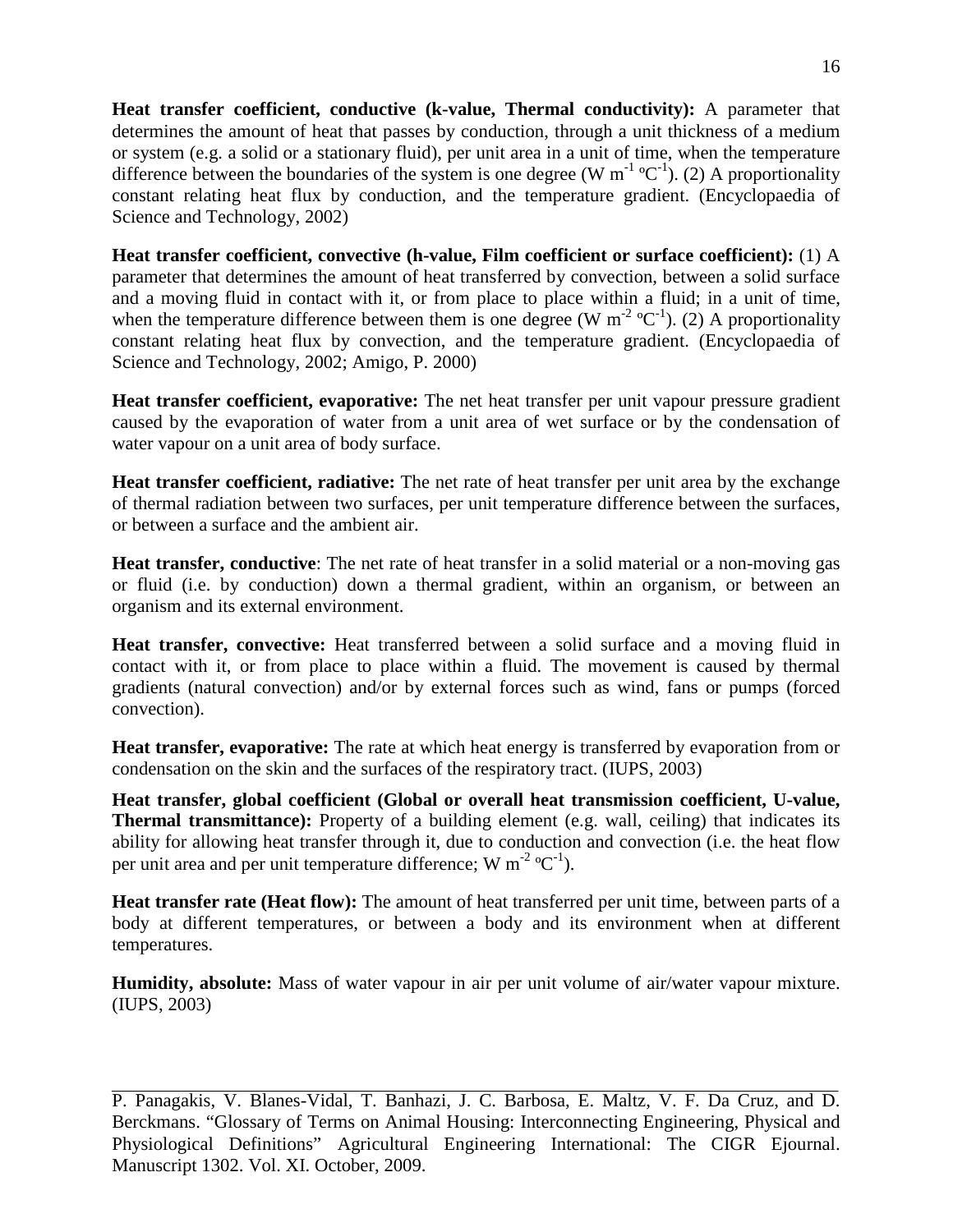**Humidity, relative:** The ratio of the partial pressure of water vapour present in a volume of moist air to the partial pressure present in saturated air, both at the same temperature and pressure. (IUPS, 2003)

**Inertia, thermal:** (1) Property of a material that represents its ability to conduct and store heat (i.e. how rapidly internal temperature changes when surface temperature varies; J m<sup>-2</sup> K<sup>-1</sup> s<sup>-1/2</sup>).

**Insulation, thermal:** Material that retards or resists the flow of heat. (ASAE, 2001)

**Irradiation:** Radiant flow incident on a unit surface area  $(W \text{ m}^{-2}; IUPS, 2003)$ 

**Latent heat of fusion:** The quantity of heat absorbed (or released), in the reversible change of state, melting (or freezing), of unit mass of solid or liquid, without change of temperature. (IUPS, 2003)

Latent heat of vaporization: The quantity of heat absorbed (or released) by a volatile substance (fluid) per unit mass in the process of its reversible change of state by evaporation (or condensation) under isobaric and isothermal equilibrium conditions. (IUPS, 2003)

**Mass transfer:** Transport of a vaporizing liquid (usually water) to a moving gas (usually air) in contact with it, per unit area of the liquid surface and per unit difference between the vapour density (saturated) at the surface and the vapour density of the ambient gas. (IUPS, 2003)

**Mass transfer, convective:** (1) The transport by convection of one component of a non-reactive mixture (usually air–water) across an interface caused by a concentration gradient often accompanied by a transformation of phase and by a simultaneous transfer of heat. (2) Transport of mass (e.g. water vapour) in a fluid (e.g. air) due to the movement of the fluid. (IUPS, 2003)

**Mass transfer, diffusion:** (1) Transfer of mass from a vaporizing liquid (usually water) to a static gas (usually air) in contact with it, per unit area of the liquid surface and per unit difference between the vapour density (saturated) at the surface and the vapour density of the ambient gas. (2) The movement of matter (e.g. water vapour) through a permeable material (e.g. wall), when there is a vapour pressure gradient between the two faces. (Linares et al., 2000)

**Mass transfer diffusion, coefficient (Diffusion rate, Diffusivity):** (1) Amount of matter (e.g. water vapour) transmitted by diffusion through a permeable material, due to gradients in vapour pressure, per unit area and unit time (kg m<sup>-2</sup> s<sup>-1</sup>). (2) The constant of proportionality relating the rate of diffusion of a gas to the gradient of its concentration in another gas (e.g. water vapour in air).

**Mass transfer rate:** Amount of mass transferred per unit time (kg s<sup>-1</sup>; IUPS, 2003)

**Microwave:** Part of the electromagnetic spectrum with wavelength from 1 to 100 mm. (IUPS, 2003)

**Moisture content:** Amount of water in a material expressed as a percentage of the oven-dry weight (dry basis) or the wet weight (wet basis) of the material. (IUPS, 2003)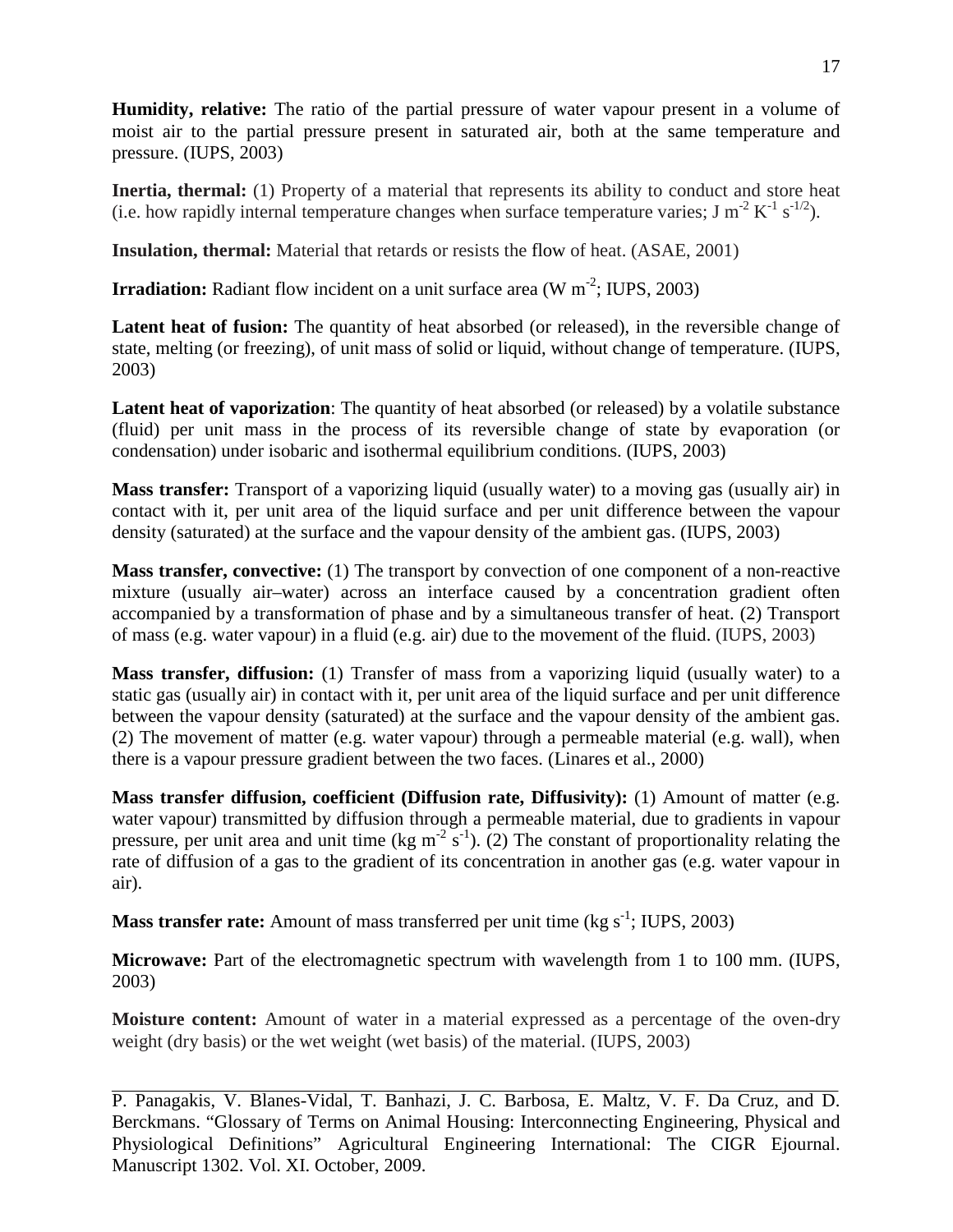**Permeability:** Ability of a material to allow moisture to pass through it (ng water s<sup>-1</sup> m<sup>-1</sup> Pa<sup>-1</sup>; Albright, 1990)

Permeance: Conductance of water vapour per unit area (ng water s<sup>-1</sup> m<sup>-1</sup> Pa<sup>-1</sup>; Albright, 1990)

**Pressure, atmospheric:** The pressure due to the weight of the atmosphere as indicated by a barometer. Standard atmospheric pressure is the pressure 101.325 kPa. (IUPS, 2003)

**Pressure, dynamic:** Pressure of a fluid in motion, measured as the pressure it exerts on a flat surface perpendicular to the direction of its movement. (IUPS, 2003)

**Pressure, saturated water vapour:** Maximum vapour pressure. It is reached in saturated air. (IUPS, 2003)

**Pressure, static:** Pressure felt by an object suspended in a stationary fluid or moving with it. (IUPS, 2003)

**Pressure, water vapour:** Part of the total atmospheric pressure, exerted by water vapour. (IUPS, 2003)

**Psychrometrics:** The study of physical and thermal properties of moist air. (IUPS, 2003)

**Radiance:** (1) The radiant intensity in a certain direction divided by the orthogonal projection of this surface element on a plane perpendicular to this direction (W/sr  $m<sup>2</sup>$ ). (2) A measure of the amount of electromagnetic radiation leaving a point on the surface. (IUPS, 2003)

**Radiance, thermal**: (1) Radiance due to thermal radiation. (2) Amount of electromagnetic radiation leaving a body, associated with its temperature. (IUPS, 2003)

**Radiant absorptance, total:** The ratio of total radiant flux absorbed by a body (converted to thermal energy) to the total incident flux. (IUPS, 2003)

**Radiant energy:** Energy travelling in the form of electromagnetic radiation (J; IUPS, 2003)

**Radiant energy, spectral**: The radiant energy at a specific wavelength, per unit wavelength interval  $(J m^{-1})$ ; IUPS, 2003)

**Radiant exitance:** (1) The radiant flow emitted at all wavelengths by an element of the surface containing the source point under consideration divided by the surface area of that element (W m ). (2) Net radiant flow emerging from a surface, per unit area (W  $m^{-2}$ ). This quantity includes radiation emitted, reflected and transmitted by the surface. (Blanes-Vidal, 2009)

**Radiant exitance, self:** The radiant flux emitted by a surface. (IUPS, 2003)

**Radiant exitance, thermal:** The radiant flux emitted as thermal radiation by a surface. (IUPS, 2003)

**Radiant flow:** The amount of radiant energy per unit of time (W; IUPS, 2003)

P. Panagakis, V. Blanes-Vidal, T. Banhazi, J. C. Barbosa, E. Maltz, V. F. Da Cruz, and D. Berckmans. "Glossary of Terms on Animal Housing: Interconnecting Engineering, Physical and Physiological Definitions" Agricultural Engineering International: The CIGR Ejournal. Manuscript 1302. Vol. XI. October, 2009.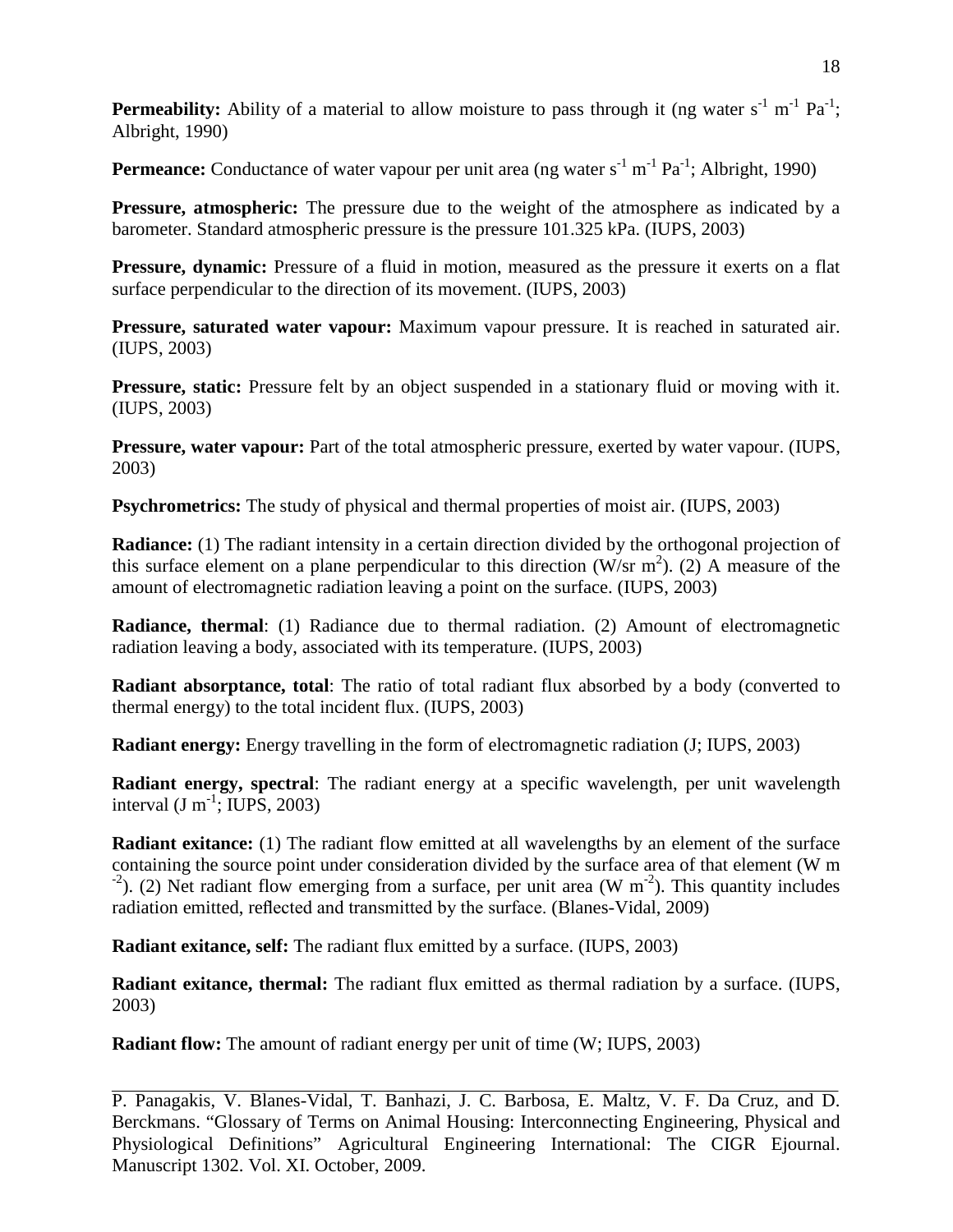**Radiant flow spectral:** The radiant flow per unit wavelength interval at wavelength. (IUPS, 2003)

**Radiant flux:** The radiant flow per unit area (W m<sup>-2</sup>; IUPS, 2003)

**Radiant flux, effective:** The net radiant flux exchanged with all enclosing surfaces and with any intense directional sources and sinks for exchange of radiant heat by an organism whose surface temperature is hypothetically at ambient air temperature. (IUPS, 2003)

**Radiant heating:** Heating primarily by thermal radiation. (ASAE, 2001)

**Radiant heat exchange:** The net rate of heat exchange by radiation between an organism and its environment, usually expressed in terms of unit area of the total body surface  $(W m^{-2}$ ; IUPS, 2003)

**Radiant intensity:** The radiant flow proceeding from a source per unit solid angle in the direction considered (W  $sr^{-1}$ ; IUPS, 2003)

**Radiant intensity, spectral:** The radiant intensity per unit wavelength interval (W  $sr^{-1}$  m<sup>-1</sup>; IUPS, 2003)

**Radiation, electromagnetic:** Energy propagated in the form of electromagnetic waves in various wavelengths (e.g. ultraviolet 4 x  $10^{-5}$  -  $10^{-7}$  cm, visible 7 x  $10^{-5}$  - 4 x  $10^{-5}$  cm, infrared 0.01 - 7 x  $10^{-5}$  cm, microwave 10 - 0.01 cm), at the speed of light. (IUPS, 2003)

**Radiation shape factor:** A dimensionless quantity expressing the fraction of the diffuse energy emitted by a surface (or a source), denoted by the subscript i; that is received by another surface, denoted by the subscript j; visible by it and in known geometric relation with it. (IUPS, 2003)

**Radiator:** An emitter of radiant energy. (ASAE, 2001)

**Radiator, full (black-body):** An ideal body that allows all the incident radiation, regardless of wavelength and angle of incidence, to pass into it (no reflected energy) and absorbs internally all the incident radiation (no transmitted energy). Hence the blackbody is a perfect absorber of incident radiation. It emits a maximum energy and hence serves as an ideal standard of comparison for a body emitting radiation. (Arbel, 2009)

**Radiator, gray-body:** A radiator whose spectral emissivity is less than unity, but is the same at all wavelengths. (IUPS, 2003)

**Radiator, selective:** A radiator with a spectral emissivity less than unity which varies with wavelength. (IUPS, 2003)

**Reflectance, radiation:** The ratio of the radiant flux reflected by a surface or medium to the incident flux. (IUPS, 2003)

P. Panagakis, V. Blanes-Vidal, T. Banhazi, J. C. Barbosa, E. Maltz, V. F. Da Cruz, and D. Berckmans. "Glossary of Terms on Animal Housing: Interconnecting Engineering, Physical and Physiological Definitions" Agricultural Engineering International: The CIGR Ejournal. Manuscript 1302. Vol. XI. October, 2009.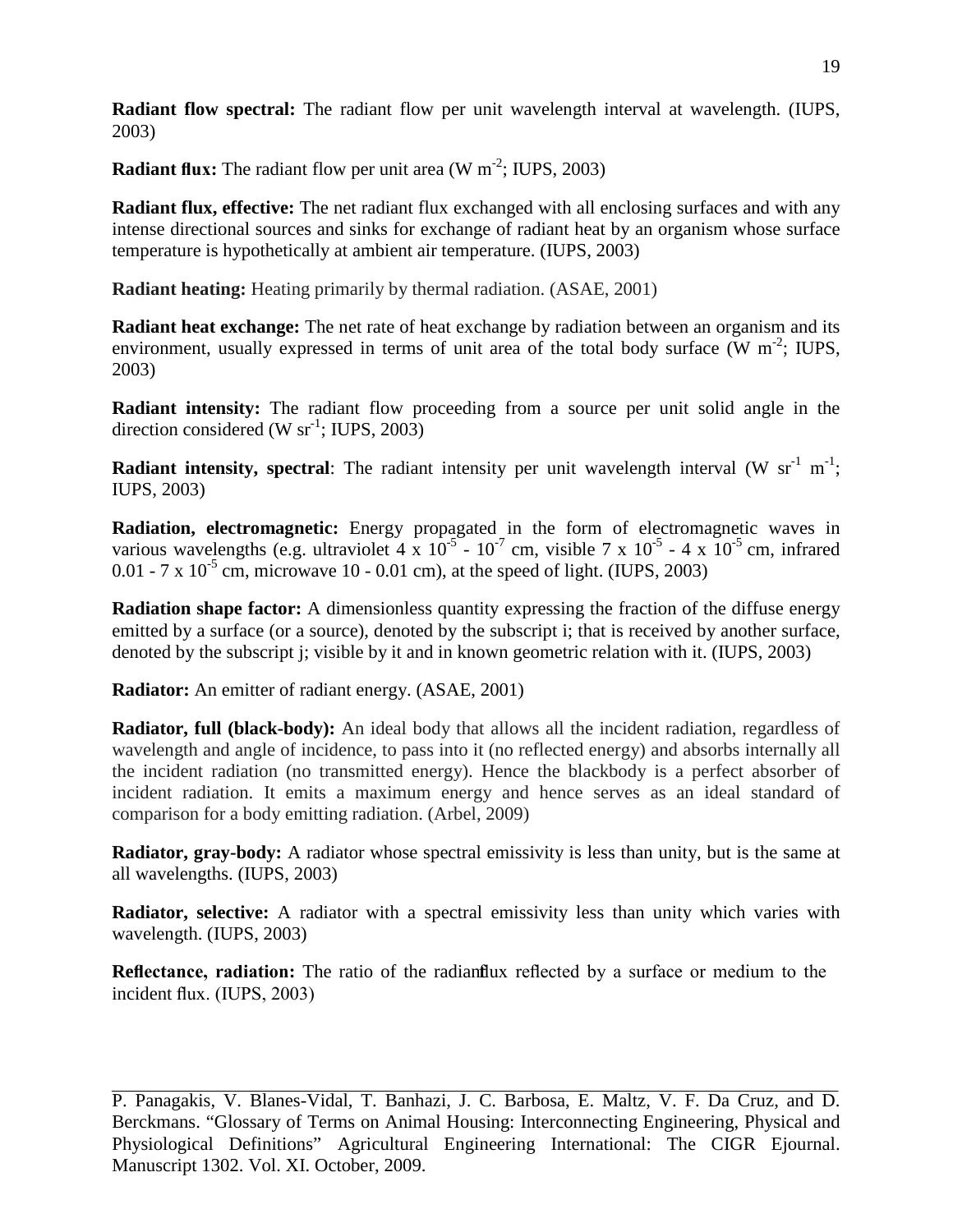**Saturated air:** (1) Air that contains the maximum amount of water vapour that it can hold at its temperature and pressure, (2) Moist air confined over its liquid so that the vapour comes into equilibrium with the liquid, when the ambient temperature of the medium is held constant. (IUPS, 2003)

**Specific heat:** The quantity of heat required to raise the temperature of unit mass of a substance by one degree Celsius (J kg<sup>-1</sup> °C<sup>-1</sup>; IUPS, 2003)

**Specific heat, volumetric:** The product of the density of a material and its specific heat (J  $m^{-3}$ )  $^{\circ}C^{-1}$ ; IUPS, 2003)

**Temperature:** A measure of the mean kinetic energy of the molecules in a volume of matter (K, ºC; IUPS, 2003)

**Temperature, ambient:** The average temperature of a gaseous or liquid environment (usually air or water) surrounding a body, as measured outside the thermal and hydrodynamic boundary layers that overlay the body (ºC; IUPS, 2003)

**Temperature, black-globe**: The temperature of a blackened hollow sphere of thin copper (usually 0.15 m diameter) as measured by a thermometer at its centre. The black metal ball absorbs radiant heat, and raises the temperature inside. It gives indirect information about the contribution of radiation and wind speed (ºC; IUPS, 2003)

**Temperature, dew-point:** The temperature at which saturation (and first condensation) occurs when an air–water vapour mixture is cooled at constant pressure and constant water vapour content (ºC; IUPS, 2003)

**Temperature, dry-bulb:** (1) The temperature of a gas or mixture of gases indicated by a thermometer exposed to the gas, but shielded from radiation and moisture. (2) Is the ordinary temperature of ambient air, measured by a dry-bulb thermometer (ºC; IUPS, 2003)

**Temperature, mean radiant:** (1) The temperature of an imaginary isothermal ''black'' enclosure in which a solid body or occupant would exchange the same amount of heat by radiation as in the actual non-uniform enclosure. (2) The temperature at which an object gives out as much radiation as it receives from its surroundings (ºC; IUPS, 2003)

**Temperature, operative:** The temperature of a uniform (isothermal) ''black'' enclosure in which a solid body or occupant would exchange the same amount of heat by radiation and convection as in the actual non-uniform environment (ºC; IUPS, 2003)

**Temperature, wet-bulb:** The lowest temperature to which it can be cooled by evaporating water adiabatically (ºC; IUPS, 2003)

**Thermal conductivity:** The ability of a material to conduct heat. It is defined as the quantity of heat transmitted in time through a certain thickness in a direction normal to a surface, due to a temperature difference under steady state conditions and when the heat transfer is dependent only on the temperature gradient (W  $m^{-1}$  °C<sup>-1</sup>; Incropera and DeWitt, 1981)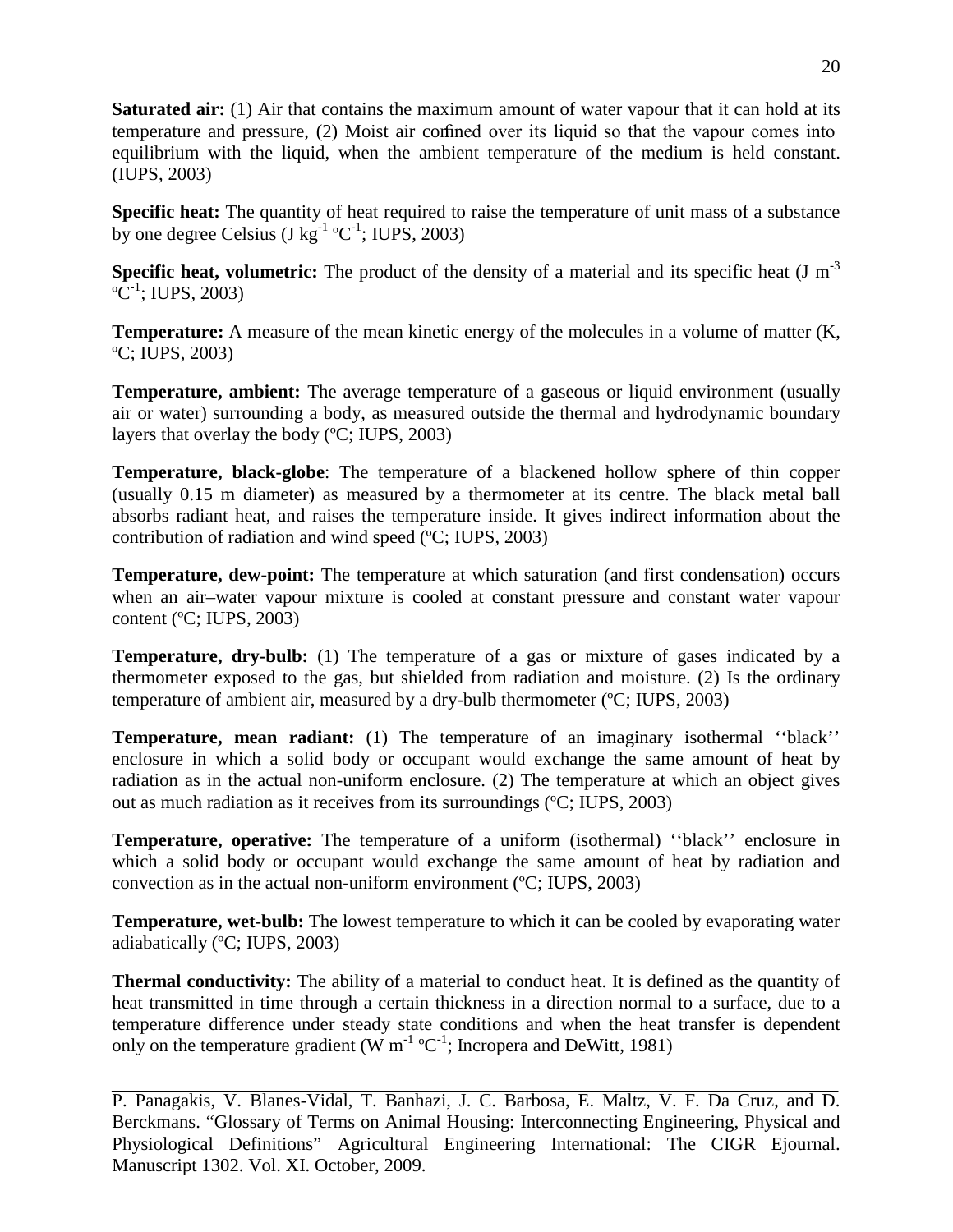**Thermal expansion, coefficient of volumetric:** The change in volume at constant pressure of a substance (solid or fluid) per unit volume, per degree change in temperature ( $\rm{°C}^{-1}$ ; IUPS, 2003)

**Thermal inertia for radiant heat:** (1) Property of a material that represents its ability to conduct and store heat, during exposure to radiation. (IUPS, 2003)

**Thermal capacitance:** The resistance of a material to temperature change indicated by the time dependent variations in temperature during a full heating/cooling cycle (a 24-hour day for Earth). Materials with high thermal capacitance possess a strong inertial resistance to temperature fluctuations at a surface boundary and show less temperature variation per heating/cooling cycle than those with lower thermal capacitance. It is defined as:  $I = (kcp)^{1/2}$ , where k is the thermal conductivity, c is the specific heat capacity and  $\rho$  is the density (J m<sup>-2</sup> °C<sup>-1</sup> s<sup>-1/2</sup>).

**Thermal resistance:** (1) The inverse of the thermal conductance (m  $^{\circ}$ C W<sup>-1</sup>), (2) A measure of the resistance or opposition of a single material to the flow of heat by conduction.

**Thermal resistance, composite:** (1) The inverse of the thermal transmittance  $(m^2 \text{ }^{\circ}C \text{ } W^{\text{-}1})$  (2) A measure of the ability of a composite building element (e.g. wall, ceiling) to resist the flow of heat, due to conduction and convection. (CBD, 1968)

**Transmittance (Global coefficient of heat transmission, U-value):** (1) Considering a building element (e.g. wall, ceiling) that separates two environments (indoor and outdoor air) at different temperatures, the U-value is the heat flow per unit area and per unit temperature difference between the two environments (W  $m^{-2}$  °C<sup>-1</sup>). (2) Property of a building element (e.g. wall, ceiling) that indicates its ability for allowing heat transfer through it, due to conduction, convection and radiation. (Blanes-Vidal, 2009)

**Transmittance, radiation:** The ratio of the radiant energy transmitted through a body to the total radiation incident on it. (IUPS, 2003)

**Units:** Labels which distinguish one type of measurable quantity from other types (i.e. length, mass and time are distinctly different physical quantities and therefore have different unit names, meters, kilograms and seconds; Physics and Astronomy Glossary, 2009)

**Work efficiency:** Work done on an external system per unit of energy expended by an organism in the performance of that work. (IUPS, 2003)

**Work rate, negative:** The rate of work done on an organism by an external force. (IUPS, 2003)

**Work rate, positive:** The rate of work done by an organism on an external system. (IUPS, 2003)

## *Physiology*

**Acclimation:** Physiological or behavioural changes occurring within an organism, which reduces the strain or enhances endurance to strain caused by experimentally induced stressful changes in particular climatic factors. (IUPS, 2003)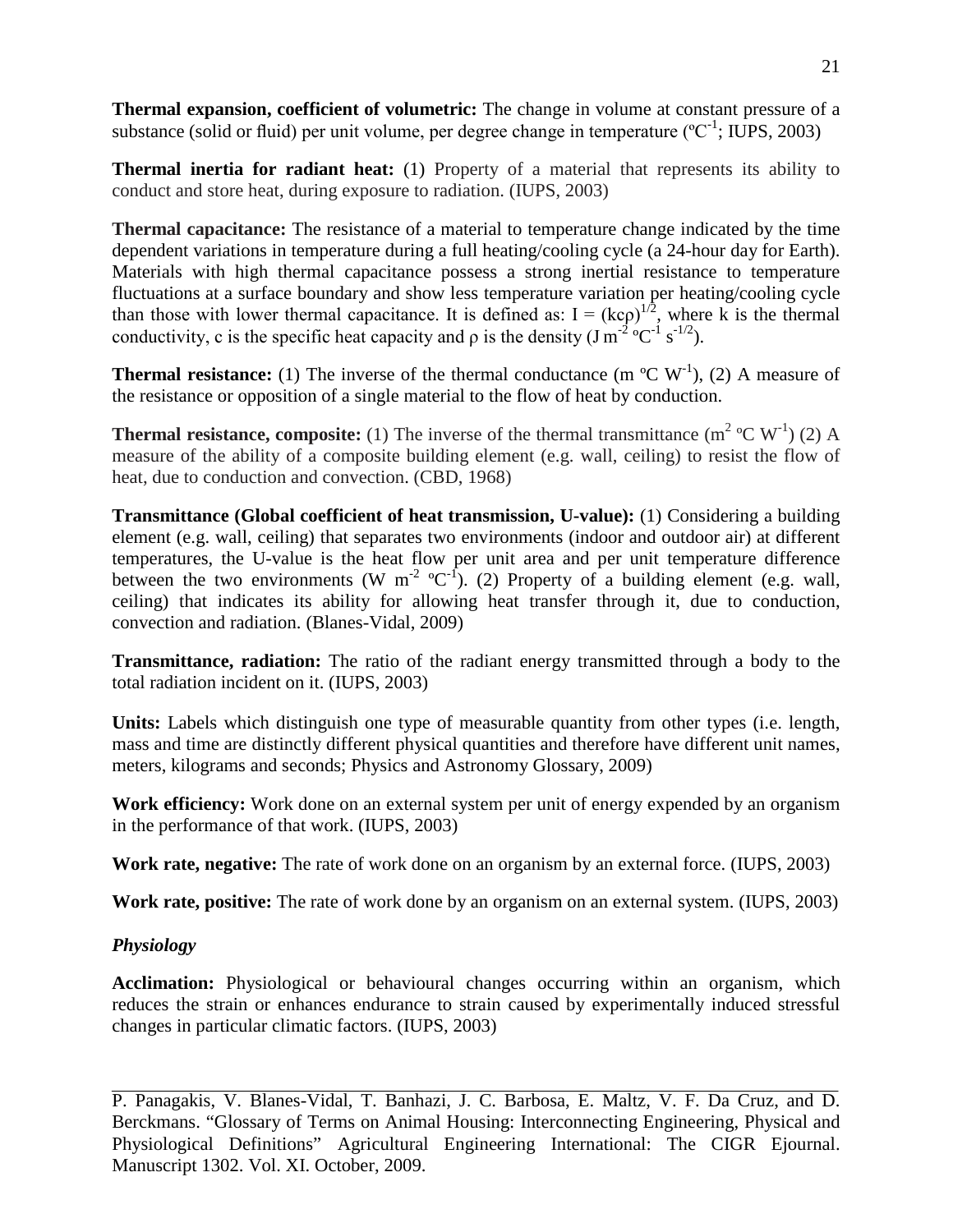**Acclimatization:** Physiological and/or behavioural changes occurring within the lifetime of an organism that reduce the strain caused by stressful changes in the natural climate (e.g. seasonal or geographical; IUPS, 2003)

**Activity, movement absolute:** Animal behaviour that implies any kind of body's movement or posture. It can be determined or estimated from manual scoring, video records or from different automatic sensing and recording techniques (e.g. passive infrared motion detectors, pedometers, etc.) and is related to animal heat, moisture, carbon dioxide, ammonia, methane and dust production. (Pedersen and Blanes, 2009)

**Activity, movement relative:** Absolute animal activity expressed in relation to an average of activity (usually, in relation to daily average or pattern). It provides information about the diurnal pattern of animal activity. It can be theoretically approximated by different models and is related to animal heat, moisture, carbon dioxide, ammonia, methane and dust production. (Pedersen and Blanes, 2009)

**Activity, digestion**: Physiological response because of digestion, resulting in increased animal heat, moisture, heat and carbon dioxide production. (Pedersen and Blanes, 2009)

**Acute-phase response:** The multi-factorial stereotyped response of an organism that occurs shortly after infection, injury or trauma. (IUPS, 2003)

**Adaptation:** Physiological and/or behavioural changes that reduce the physiological strain produced by stressful components of the total environment. When it relates to climate, time scale of adaptation is usually longer than acclimatization. (IUPS, 2003)

**Adaptation, genotypic:** A genetically fixed condition of a species or subspecies, or its evolution, which favours survival in a particular total environment. (IUPS, 2003)

**Adaptation, phenotypic:** Changes that reduce the physiological and/or emotional strain produced by stressful components of the total environment and occurring within the lifetime of the organism. (IUPS, 2003)

**Afebrile:** The thermoregulatory state of an organism where core temperature is normal and thermoeffectors are not attempting to increase or maintain core temperature at an elevated level. (IUPS, 2003)

Air conditioning, comfort: The process of treating air so as to control simultaneously its temperature, humidity, cleanliness and distribution to meet the comfort requirements of the occupants of the conditioned space. (HVAC, 1987)

**Calorimetry:** The measurement of the heat transfer between a tissue, an organ, or an organism and its environment. (IUPS, 2003)

**Calorimetry, direct:** The direct physical measurement of heat transfer rate of between a tissue, an organ, or an organism and its environment. (IUPS, 2003)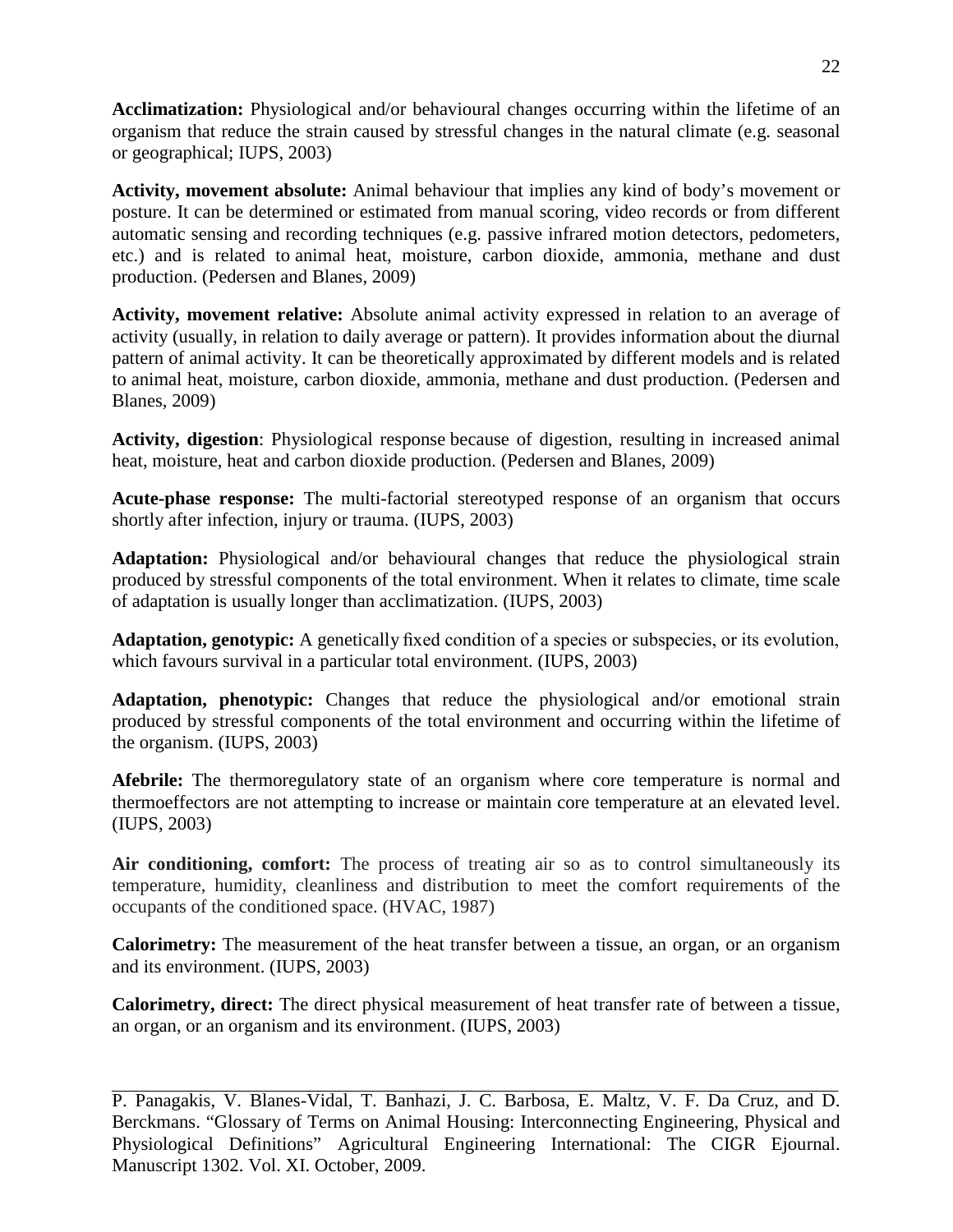**Calorimetry, indirect:** The measurement of the rate of transfer of a material involved in the transformation of chemical energy into heat between a tissue, an organ, or an organism and its environment. (IUPS, 2003)

**Calorimetry, partitional:** The estimation of any single term in the body heat balance equation from direct measurements of all other terms in the equation during the steady state. (IUPS, 2003)

**Circadian:** Relating to the approximate 24-h periodicity of a free running biological rhythm, or to the exact 24-h periodicity of an environmentally synchronized biological rhythm that persists with an approximate 24-h periodicity when not environmentally synchronized. (IUPS, 2003)

**Cold tolerance:** The ability to tolerate low ambient temperatures. (IUPS, 2003)

**Comfort, environmental:** Specific combination of environment conditions (e.g. temperature, humidity, radiation air velocity, air quality) resulting in satisfaction of animals or humans as related to the surrounding environment. (Blanes-Vidal, 2009)

**Core, thermal:** Those inner tissues of the body whose temperatures are not changed in their relationship to each other by circulatory adjustments and changes in heat dissipation to the environment that affect the thermal shell of the body. (IUPS, 2003)

**Critical temperature, evaporative**: The ambient temperature above which tachymetabolic animals have no other evaporative heat loss capabilities (e.g. thermal tachypnea, sweating) to effectively control core body temperature, usually resulting in death due to severe hyperthermia. (Kruger et al., 1992)

**Critical temperature, hypothermic:** The ambient temperature below which tachymetabolic animals have no mechanism (e.g. shivering and/or non-shivering thermogenesis) to control core body temperature, usually resulting in death due to severe hypothermia. (Banhazi, 2009)

**Critical temperature, lower:** The ambient temperature below which the rate of metabolic heat production of a tachymetabolic animal must be increased (e.g. shivering and/or non-shivering thermogenesis) and heat production also increased (e.g. behavioural strategies, increased energy intake) in order to maintain thermal balance. (Kruger et al., 1992)

**Critical temperature, upper:** The ambient temperature above which the rate of evaporative heat loss of a tachymatabolic animal must be increased (e.g. thermal tachypnea, sweating), but heat production decreased (e.g. behavioural strategies, reduced energy intake) in order to maintain thermal balance. (Kruger et al., 1992)

Dead space: (1) Those portions, from the nose and mouth to the terminal bronchioles, not participating in oxygen-carbon dioxide exchange (*anatomical)* and (2) The anatomical dead space plus the space in the alveoli occupied by air that does not participate in oxygen-carbon dioxide exchange (*physiological*; Maltz, 2009)

**Diurnal:** (1) Indicates biological processes (e.g. phases of activity) occurring during the day, as distinct from the night. (2) Occurring daily (during each 24-h period; IUPS, 2003)

P. Panagakis, V. Blanes-Vidal, T. Banhazi, J. C. Barbosa, E. Maltz, V. F. Da Cruz, and D. Berckmans. "Glossary of Terms on Animal Housing: Interconnecting Engineering, Physical and Physiological Definitions" Agricultural Engineering International: The CIGR Ejournal. Manuscript 1302. Vol. XI. October, 2009.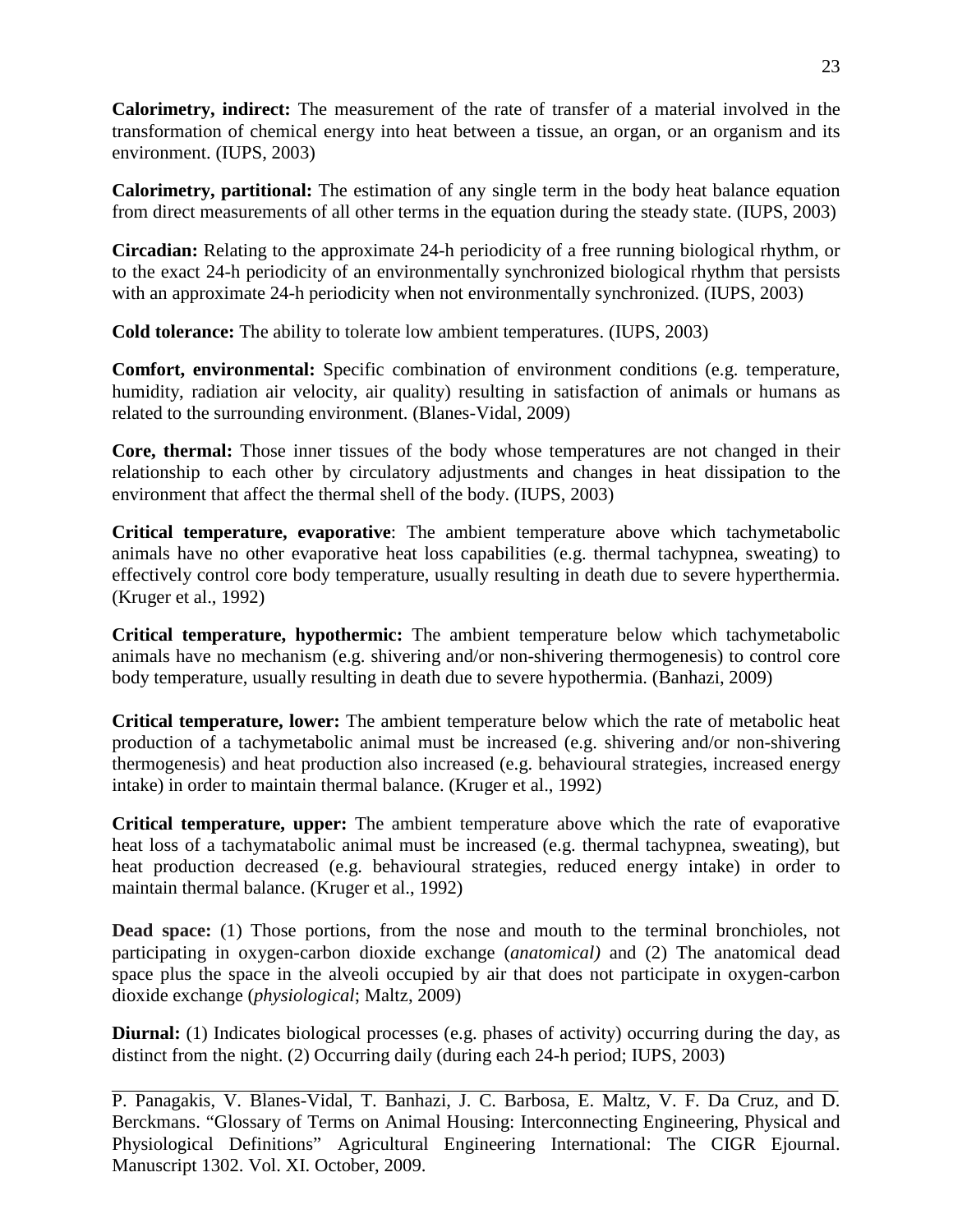**Draft (draught):** Natural air movement with sufficient velocity, humidity, and/or cold temperature to cause discomfort. (ASAE, 2001)

**Endothermy:** The pattern of thermoregulation in which the body temperature depends on a high and controlled rate of heat production. (IUPS, 2003)

**Evaporative heat gain, body:** Evaporative heat transfer from the ambiance to the body due to condensation of vapour on the skin and/or the surfaces of the respiratory tract. (IUPS, 2003)

**Evaporative heat loss, body:** Evaporative heat transfer from the body to the ambiance by evaporation of water from the skin and the surfaces of the respiratory tract. (IUPS, 2003)

**Fasting:** Abstaining from food. (IUPS, 2003)

**Febrile:** A term used to describe the state of an organism during a fever. (IUPS, 2003)

**Fever:** A state of elevated core temperature which is often, but not necessarily, part of the defensive responses of organisms to the invasion by live or inanimate matter recognized as pathogenic or alien. (IUPS, 2003)

**Habituation:** Reduction of responses to or perception of a repeated stimulation. (IUPS, 2003)

**Heat balance, body:** The steady-state condition in which total heat gain in the body equals its heat loss to the environment. (IUPS, 2003)

**Heat balance, equation**: Equation based on the conservation of energy in an animal's body, under steady-state conditions. (Blanes and Pedersen, 2005)

**Heat exhaustion:** Muscular weakness, fatigue, and distress, resulting from prolonged exposure to heat. Core temperature is elevated and thermal sweating and cutaneous vasodilatation are commonly but not invariably reduced. (IUPS, 2003)

**Heat loss:** Common term that refers to gross loss of heat by radiation, convection, and conduction from livestock to the environment. (IUPS, 2003)

**Heat production at animal level, latent:** Part of total animal heat loss that is produced as latent heat, by evaporation of water from the respiratory tract or skin of the animals. It affects the indoor air by increasing the air water vapour content. (CIGR, 2002; Pedersen et al., 1998)

**Heat production at house level, latent:** Is the addition of the latent heat produced by the animals, and the part of the sensible heat production from the animals, that is used for evaporating water from wet surfaces inside the livestock building (e.g. wash water, animal wastes, wet skin). It affects the indoor air by increasing the air water vapour content. (CIGR, 2002; Pedersen et al., 1998)

**Heat production at animal level, sensible:** Part of total animal heat loss that is produced as sensible heat, affecting the surrounding air temperature. (CIGR, 2002; Pedersen et al., 1998)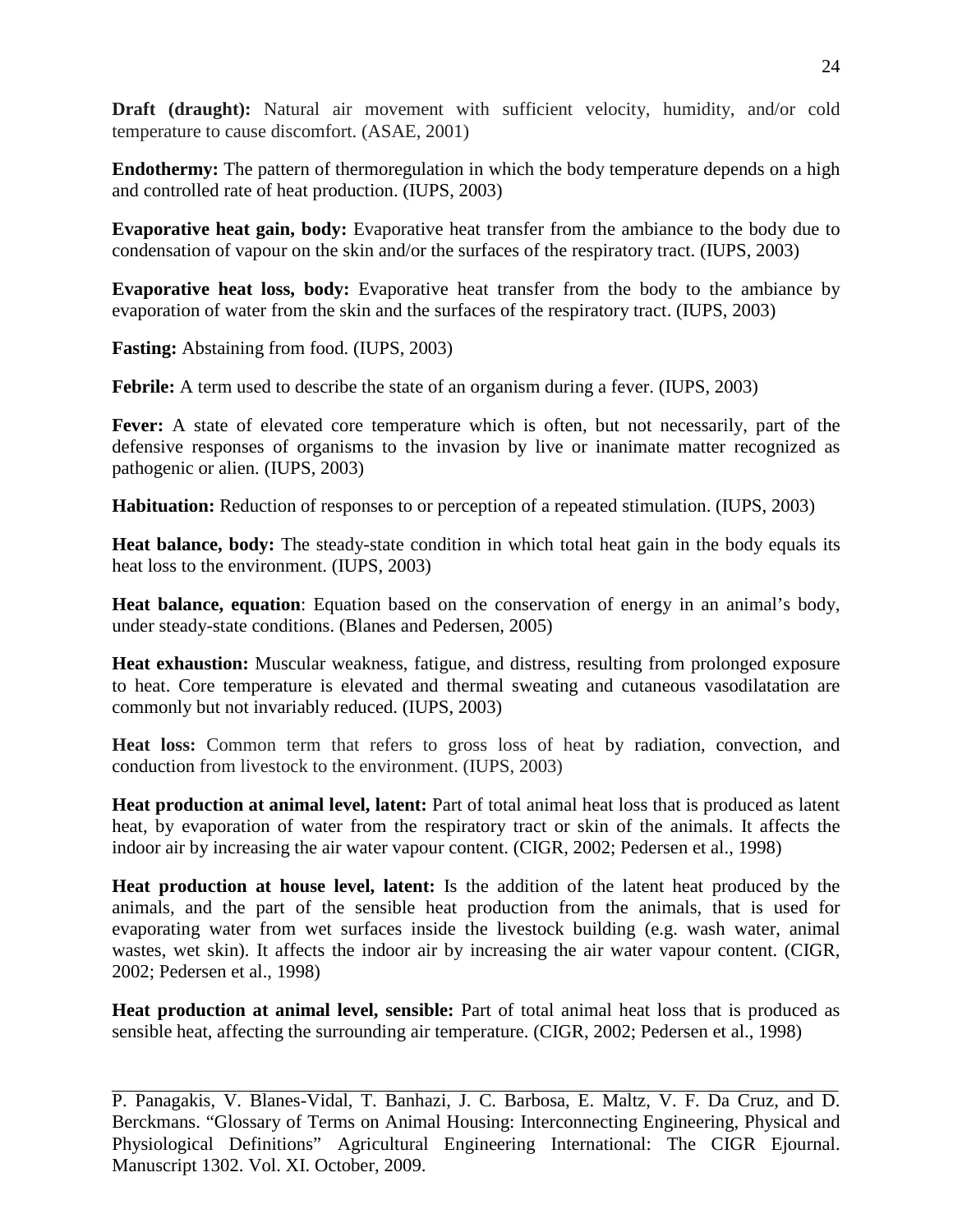**Heat production at house level, sensible:** Is the sensible heat produced inside the building (by animals, heaters, motors, lights), minus the part that it is used for evaporation of water from wet surfaces inside the livestock building. It affects the surrounding air temperature. (CIGR, 2002; Pedersen et al., 1998)

**Heat production at animal level, total:** Heat released during metabolism. (CIGR, 2002; Pedersen et al., 1998)

**Heat strain:** Physiological response to heat stress. (IUPS, 2003)

**Heat stress:** (1) Magnitude of environmental and metabolic heat loads on the animals, which tend to displace their systems from the resting or ground state. It is dependent on the production of heat from the animals, and the environmental conditions that determine the heat transfer between their body and the environment. (2) Situation in which the thermoregulation of the body is highly limited by the conditions of its surrounding environment, comprising high air temperature, high air humidity and/or low air velocity; and occasionally accentuated by a high metabolic heat production.

**Heat stroke (Exceptional heat stroke, Sunstroke):** An acute syndrome caused by an excessive rise in body temperature, as the result of overloading or failure of the thermoregulatory system, during excessive exposure to sun (sunstroke) or heat (heat stroke). It is worsened when the heat production of the animal increases (e.g. because of higher animal activity and exercising). (Blanes-Vidal, 2009)

**Heat syncope:** Collapse, usually with loss of consciousness, during exposure to heat. (IUPS, 2003)

**Heat tolerance:** The ability to tolerate high ambient temperatures. (IUPS, 2003)

**Heat transfer:** Heat transferred through a medium or system by conduction, convection, radiation evaporation, or a combination of these (e.g. heat transferred from one part of an organism to another, especially between body core and shell; heat transferred between an organism and its environment; IUPS, 2003)

**Heat transfer, convective:** The net rate of heat transfer in a moving fluid between different parts of an organism, or between an organism and its external environment; it may develop and be amplified by thermal gradients (natural convection) and by forces such as wind, fans, pumps or body movement (forced convection; IUPS, 2003)

**Heat wave:** Unusual weather conditions, occurring for an extended period of time (i.e. days or weeks), characterized by air temperatures substantially higher than the average temperature registered for that time of year, at that specific region. It can cause heat stress and heat stroke, both for animals and humans. Their effects are accentuated when the relative humidity and the minimum daily temperatures are high, and/or when this severe weather condition lasts for a long period of time (long duration). The specific threshold values for temperatures and duration that are used to define a heat wave vary from region to region. (Blanes-Vidal, 2009)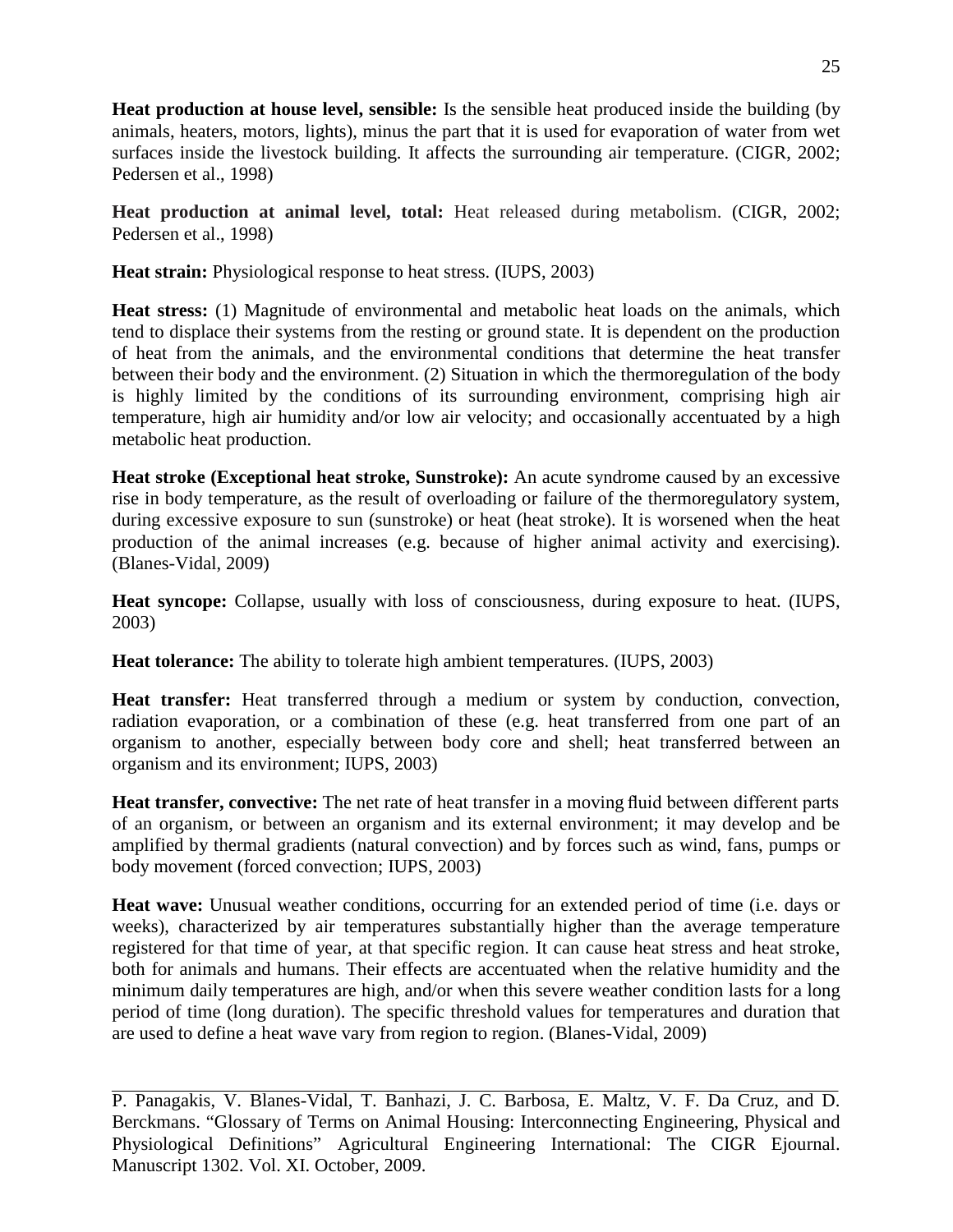**Heterothermy:** The pattern of temperature regulation in a tachymetabolic species in which the variation in core temperature, either nychthemeral or seasonal, exceeds that which de homeothermy. (IUPS, 2003)

**Heterothermy, local:** The pattern of temperature in those parts of the body which comprises the thermal shell of homeotherms. (IUPS, 2003)

**Hibernation:** The state of winter (sometimes late fall or early spring) lethargy with a reduction in body temperature and metabolism of some animals that are homeothermic temperature regulators when active. (IUPS, 2003)

**Homeostasis:** General term characterizing the relative constancy of physico-chemical properties of the internal environment of an organism as being maintained by regulation. (IUPS, 2003)

**Homeothermy:** The pattern of temperature regulation in a tachymetabolic species in which the cyclic variation in core temperature, either nychthemeral or seasonal, is maintained within arbitrarily defined limits despite much larger variations in ambient temperature. (IUPS, 2003)

**Hyperthermia:** The condition of a homeostatic animal that occurs when core temperature is above its range specified for the normal active state of the species. (IUPS, 2003)

**Hyperthermia, induced:** The state of hyperthermia produced purposefully by increase in heat load and/or inactivation of heat dissipation by physical and/or pharmacological means. (IUPS, 2003)

**Hypothermia:** The condition of a homeostatic animal that occurs when core temperature is below its range specified for the normal active state of the species. (IUPS, 2003)

**Hypothermia, accidental:** The condition of a temperature regulator following an accidental or deliberate decrease in core temperature below its range specied for the normal active state of the species. (IUPS, 2003)

**Hypothermia, induced:** The state of hypothermia produced purposefully by increasing heat loss from the body and/or inactivation of heat conservation and heat production by physical and/or pharmacological means. (IUPS, 2003)

**Insulation, total (INS):** Total animal body insulation (INS) =  $EI + TI$  ( $m^2$ <sup>°</sup>C day MJ<sup>-1</sup>; NRC, 2001)

**Insulation, external (EI):** The resistance to heat flow from the skin to the air. The EI is determined by coat depth, hair weight per unit area, hair diameter and air velocity (m<sup>2</sup>  $\degree$ C day MJ $\degree$  $1$ ; NRC, 2001)

**Insulation, maximal tissue (TI):** The TI represents the resistance to heat flow from body core to skin, and would therefore be expected to be proportional to body diameter. The latter is relative to body mass and may be estimated by  $a^*B W^{0.33}$ , an equation true for bodies of similar proportions and of different mass (m<sup>2</sup> °C day  $MI<sup>-1</sup>$ ; NRC, 2001)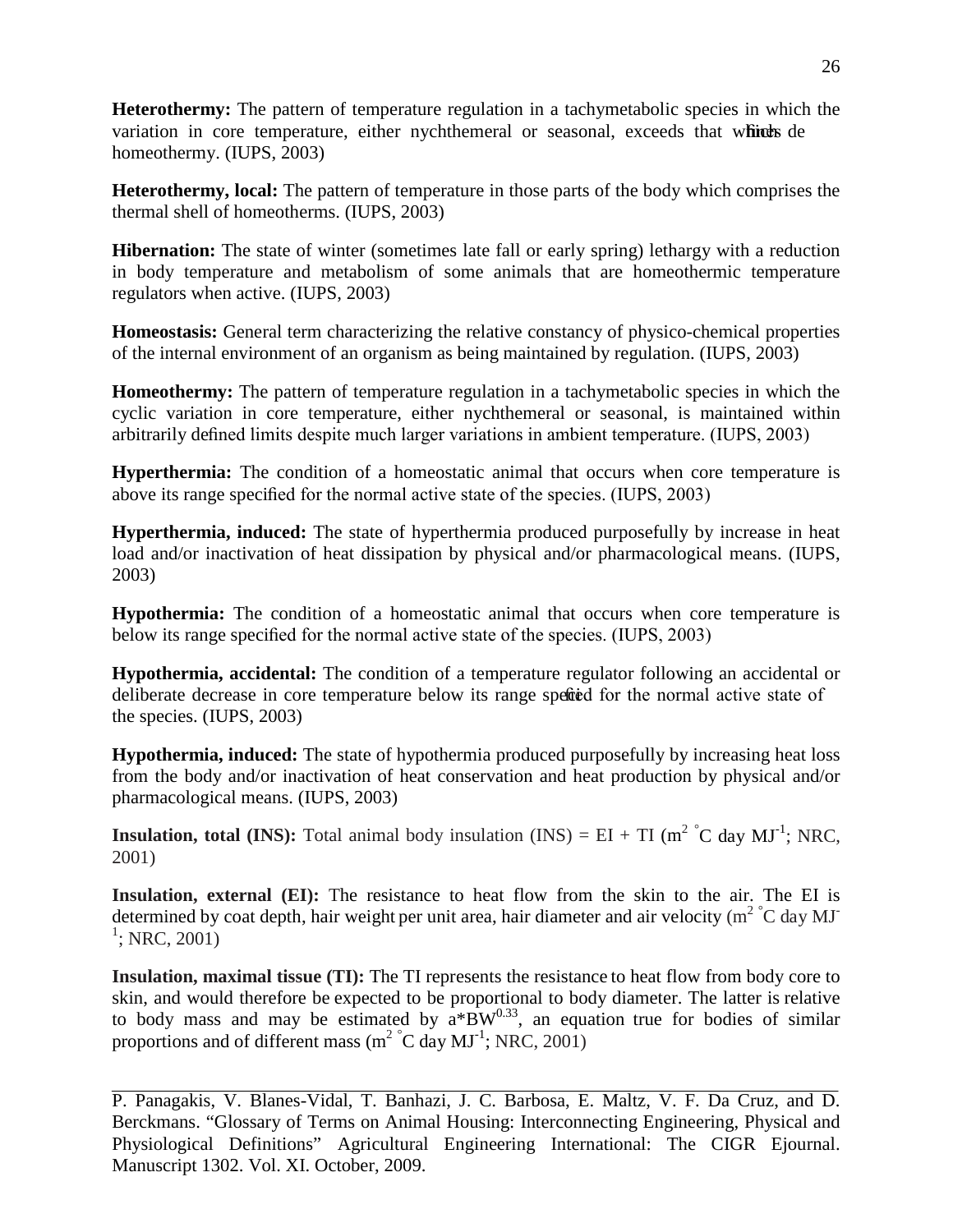**Integrated Relative Thermal**-**comfort Index (IRTCI):** It integrates environmental and physiological condition in which the animal starts to thermoregulate under given housing conditions. (NRC, 2001)

**Insensible perspiration:** The mass of water passing through the skin by diffusion per unit area in unit time. (IUPS, 2003)

**Insensible water loss:** The sum of the water lost by diffusion through the skin and water lost in breathing, and excluding any water excreted. (IUPS, 2003)

**Katathermometer:** An instrument which measures the heat flow from a surface to a cooler environment. (IUPS, 2003)

**Metabolic body size:** The function of an animal's body size to which standard metabolic rate (or basal metabolic rate) is directly proportional. It takes into account the total body surface and weight, and it is usually referred to as body weight to the power of ¾. (IUPS, 2003)

**Metabolic heat production:** Rate of transformation of chemical energy into heat in an organism (W or W m<sup>-2</sup>; IUPS, 2003)

**Metabolic level:** The metabolic heat production measured under standard conditions during a 24-h period divided by the metabolic body size. (IUPS, 2003)

**Metabolic rate:** The rate of transformation of chemical energy into heat and mechanical work by aerobic and anaerobic metabolic activities within an organism, usually expressed in terms of unit area of the total body surface. (IUPS, 2003)

**Metabolic rate, basal:** Metabolic energy transformation calculated from measurements of heat production or oxygen consumption in an organism in a rested, awake, fasting sufficiently long to be in post-absorptive state, and thermoneutral zone. The highest metabolic rate during a specified period of work compatible with sustained aerobic metabolism. (IUPS, 2003)

**Metabolic rate, lowest observed**: The lowest observed rate of metabolism during specified periods of minimum activity. (IUPS, 2003)

**Metabolic rate, maximum:** The highest metabolic rate during a specified period of work compatible with sustained aerobic metabolism. (IUPS, 2003)

**Metabolic rate, minimum observed:** Averaged metabolic rate during specified periods of minimum activity. (IUPS, 2003)

**Metabolic rate, peak:** The highest metabolic rate that can be induced in a resting animal by any cold environment. (IUPS, 2003)

**Metabolic rate, resting:** The metabolic rate of an animal that is resting in a thermoneutral environment but not in the post-absorptive state. (IUPS, 2003)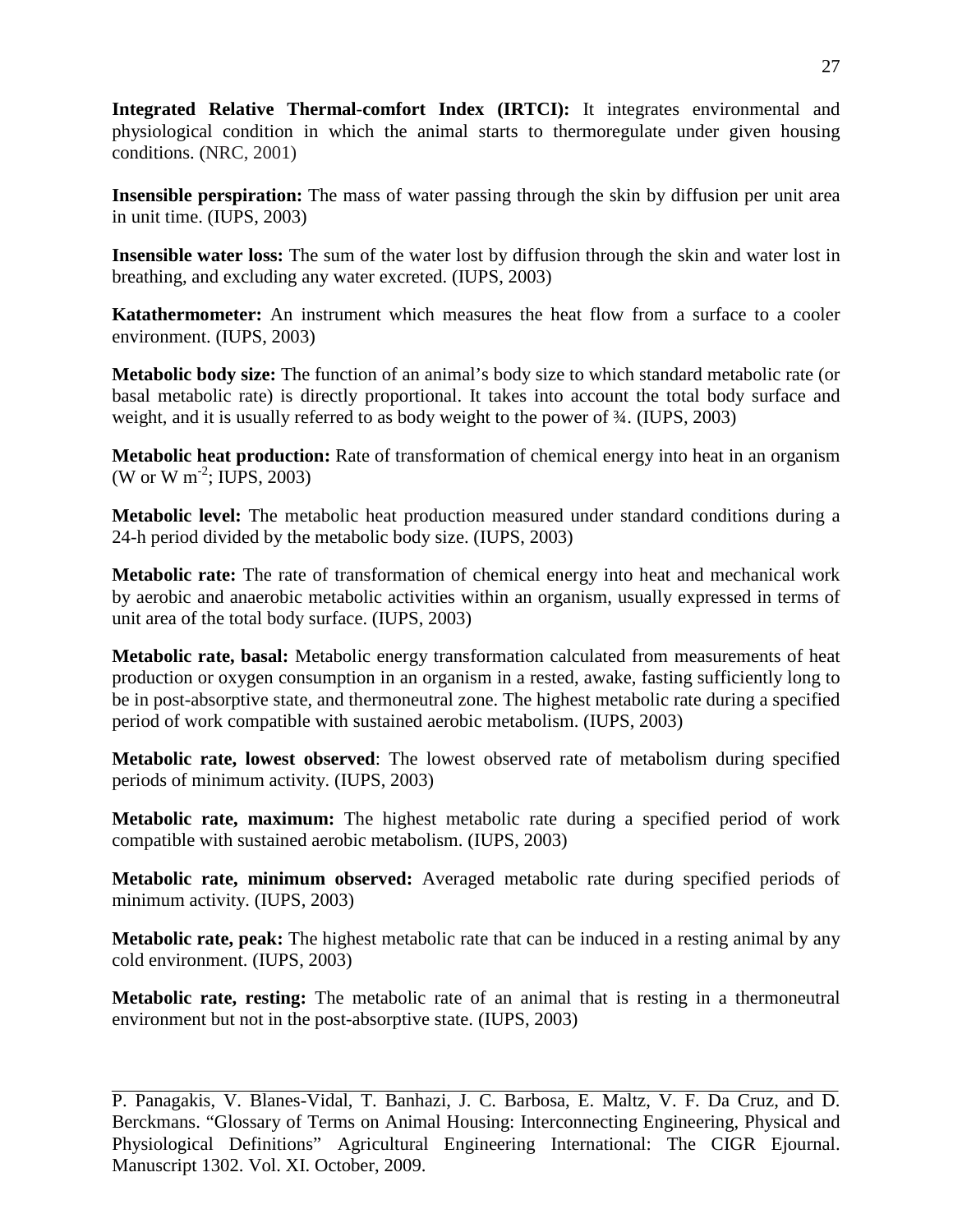**Metabolic rate, standard:** Metabolic energy transformation calculated from measurements of heat production or oxygen consumption in an organism under specified standard conditions. (IUPS, 2003)

**Metabolism:** General term which relates to chemical and physical changes occurring in living organisms. (IUPS, 2003)

**Metabolism, anaerobic:** Transformation of matter and energy without uptake of oxygen. (IUPS, 2003)

**Metabolism energy:** All chemical reactions in living matter that provide or release energy. (Blanes-Vidal, 2009)

**Nightime recovery:** the nocturnal period with low temperature, during which animals have a significant overnight cooling, over several successive hot days. (Albright, 1990)

**Nocturnal:** Occurring during the night-time, as distinct from daytime. (IUPS, 2003)

**Nychthemeral:** Relating to an exact period of 24-h. (IUPS, 2003)

**Nychthemeron:** A period of 24-h, consisting of a day and a night. (IUPS, 2003)

**Optimal body temperature range:** The range of body temperatures in which a species carries out its normal daily activity. (IUPS, 2003)

**Optimal environment conditions:** The range of air conditions (e.g. temperature, relative humidity, air velocity, gas concentration), that causes environmental comfort, and in which a species achieves its maximum genetic potential for growth and/or production. (IUPS, 2003)

**Oxygen consumption, maximum:** The maximum rate at which an organism can take up oxygen. (IUPS, 2003)

**Panting, thermal:** Increased respiratory evaporative heat loss due to increased respiratory minute volume. (IUPS, 2003)

**Panting resonance:** Breathing frequency that allows dissipation of heat more than is generated by the action of panting. (IUPS, 2003)

**Passive cutaneous water exchange:** The passage through the skin, in either direction of water, down an osmotic gradient per unit area in unit time (kg m<sup>-2</sup> s<sup>-1</sup>; IUPS, 2003)

**Passive cutaneous water vapour exchange:** The passage through the skin, in either direction, of water vapour, down a water vapour pressure gradient per unit area in unit time (kg m<sup>-2</sup> s<sup>-1</sup>; IUPS, 2003)

**Piloerection:** (1) Involuntary bristling of hairs or rufling of feathers. (2) In thermal physiology, an autonomic thermoeffector action, developed in response to cold environment conditions, often associated with behavioural (e.g. postural) adjustments. (IUPS, 2003)

P. Panagakis, V. Blanes-Vidal, T. Banhazi, J. C. Barbosa, E. Maltz, V. F. Da Cruz, and D. Berckmans. "Glossary of Terms on Animal Housing: Interconnecting Engineering, Physical and Physiological Definitions" Agricultural Engineering International: The CIGR Ejournal. Manuscript 1302. Vol. XI. October, 2009.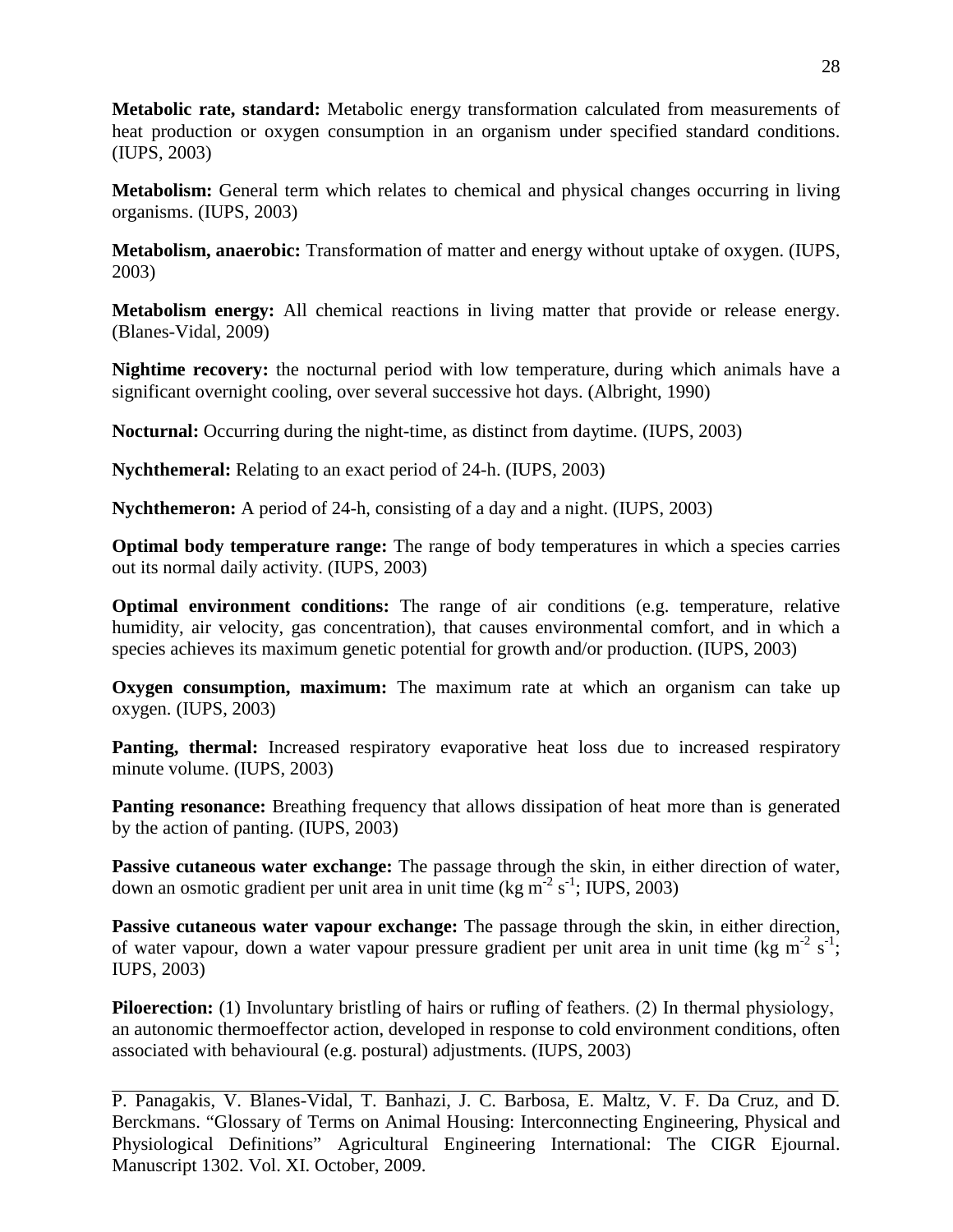**Preferred ambient temperature:** The range of ambient temperature, associated with specified radiation intensity, humidity, and air movement, from which an unrestrained human or animal does not seek to move to a warmer or colder environment. (IUPS, 2003)

**Q10:** The ratio of the rate of a physiological process at a particular temperature to the rate at a temperature 10°C lower, when the logarithm of the rate is an approximately linear function of temperature. (IUPS, 2003)

**Regulation:** The processes by which a biological system stabilizes variables, generally by information loops (negative feedback control; IUPS, 2003)

**Respiratory evaporative heat loss:** Rate of heat dissipated by exhalation of air saturated with water vapour (W; IUPS, 2003)

**Respiratory minute volume:** The product of respiratory volume and frequency. (IUPS, 2003)

**Saliva spreading:** The spreading of saliva on the body surface, often a deliberate (behavioural) thermoeffector action to cool the surface by evaporation. (IUPS, 2003)

**Set-point:** The value of a regulated variable which a healthy organism tends to stabilize by the processes of regulation.

**Shell, thermal:** The skin and mucosal surfaces of the body engaged directly in heat exchange with the environment and, in addition, those tissues under these surfaces whose temperatures may deviate from core temperature, due to heat exchange with the environment and to changes in circulatory convection of heat from the core to the heat exchanging surfaces. (IUPS, 2003)

**Shivering:** Involuntary tremor of skeletal muscles as a thermoeffector activity for increasing metabolic heat production. (IUPS, 2003)

**Sickness behaviour:** A group of signs or symptoms which accompany cytokine-producing events, usually with the elevation of body temperature. (IUPS, 2003)

**Skin pressure effect on sweating:** The inhibition of sweating in the dermatomal area of skin when mechanical pressure is locally applied. (IUPS, 2003)

**Specific dynamic effect:** Temporary increase in metabolic energy transformation following food intake. (IUPS, 2003)

**Steady state:** The state of body heat balance in which there is no positive or negative heat storage when heat gain and heat loss between the body and the environment are equivalent. (IUPS, 2003)

**Steady-state, heat:** The state of body heat balance in which there is no positive or negative heat storage, when heat gain and heat loss between the body and the environment are equivalent.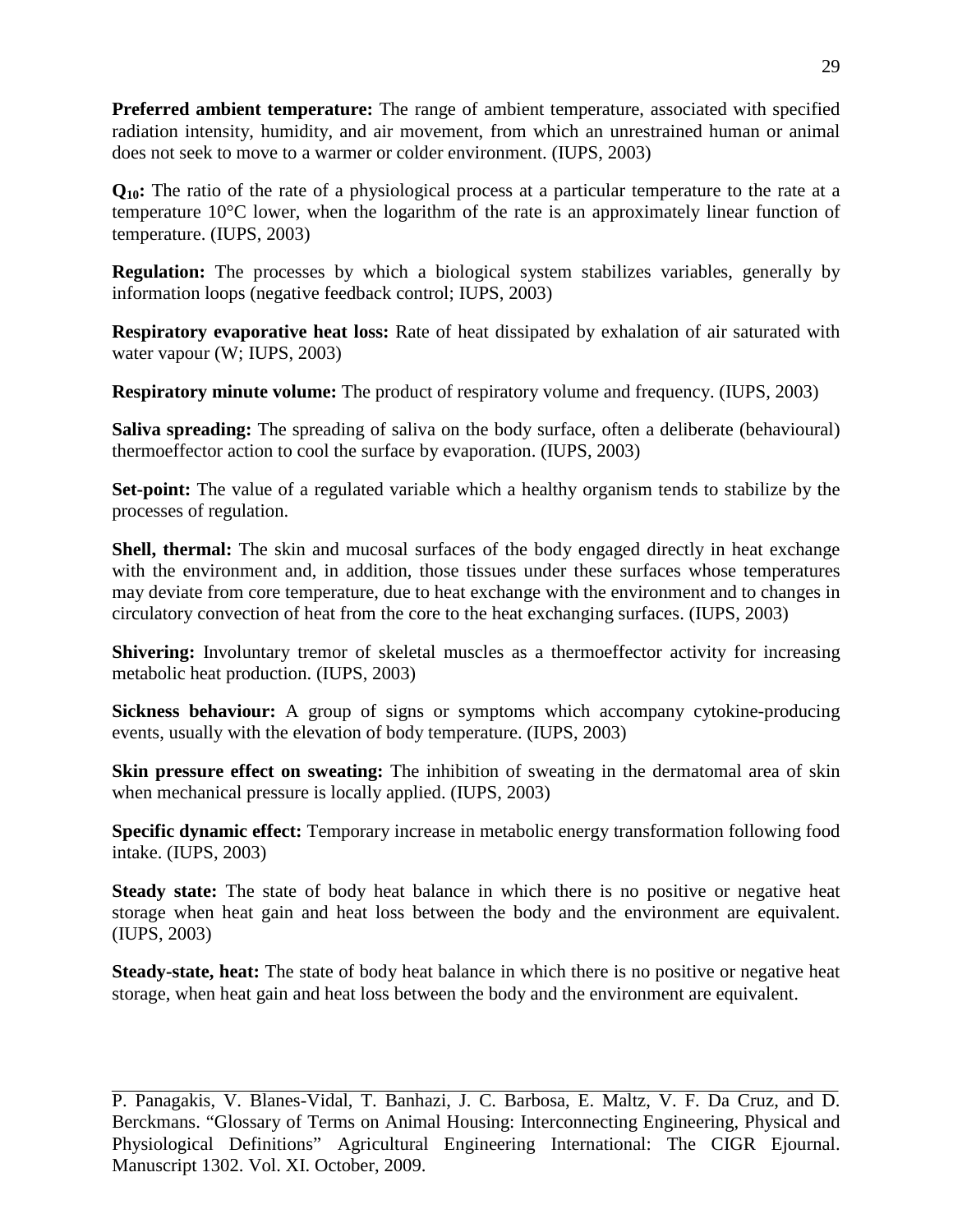**Storage, body heat:** The rate of increase or decrease in the heat content of the body caused by an imbalance between heat production (metabolic heat transformation) and heat loss (W; IUPS, 2003)

**Stress:** Magnitude of forces external to an organism which tend to displace its systems from the resting or ground state. (IUPS, 2003)

**Surface rule:** A statement that the basal metabolic rate is proportional to the 2/3 power of body mass. (IUPS, 2003)

**Sweating, non-thermal:** A response of the sweat glands to a non-thermal stimulus. (IUPS, 2003)

**Sweating, thermal:** A response of the sweat glands to a thermal stimulus. (IUPS, 2003)

**Sweating topography, thermal:** The sequence of the onset of thermal sweating and the differences in sweat rate observed between different skin regions. (IUPS, 2003)

**Tachymetabolism:** The high level of basal metabolism of birds and mammals relative to those of reptiles and other non-avian and non-mammalian animals of the same body mass and at the same tissue temperatures. (IUPS, 2003)

**Temperature coefficient:** The ratio between the change in any temperature dependant activity and the defined temperature range within which this change occurs. (IUPS, 2003)

**Temperature, core:** Ideally, the mean temperature of the thermal core (deep core tissues in the body). In practice it is represented by a specified core temperature, usually rectal or tympanic temperature (ºC; IUPS, 2003)

**Temperature dependence:** The influence of the local temperature upon the rate of all molecular transformations and thereby upon practically all cellular and physiological processes. (IUPS, 2003)

**Temperature, effective:** (1) An index calculated from adjusting actual air temperature with actual air humidity, radiation and/or air velocity. It reflects how easily the animal heat production is lost to the environment, considering all mechanisms (conduction, convection, radiation and evaporation). (2) The [temperature](http://amsglossary.allenpress.com/glossary/search?id=temperature1) at which motionless saturated air would induce, in an animal, the same sensation of comfort as that induced by the actual conditions of temperature, relative [humidity,](http://amsglossary.allenpress.com/glossary/search?id=humidity1) and air movement (°C; Blanes-Vidal, 2009)

**Temperature lability, controlled:** An expression of the extent of the daily and seasonal variations in the level at which core temperature is being regulated. (IUPS, 2003)

**Temperature lability, passive:** An expression of the extent to which core temperature fluctuates passively (i.e. without the recruitment of thermoeffector activities) when either the rate of heat production or of heat exchange with the environment is varied. (IUPS, 2003)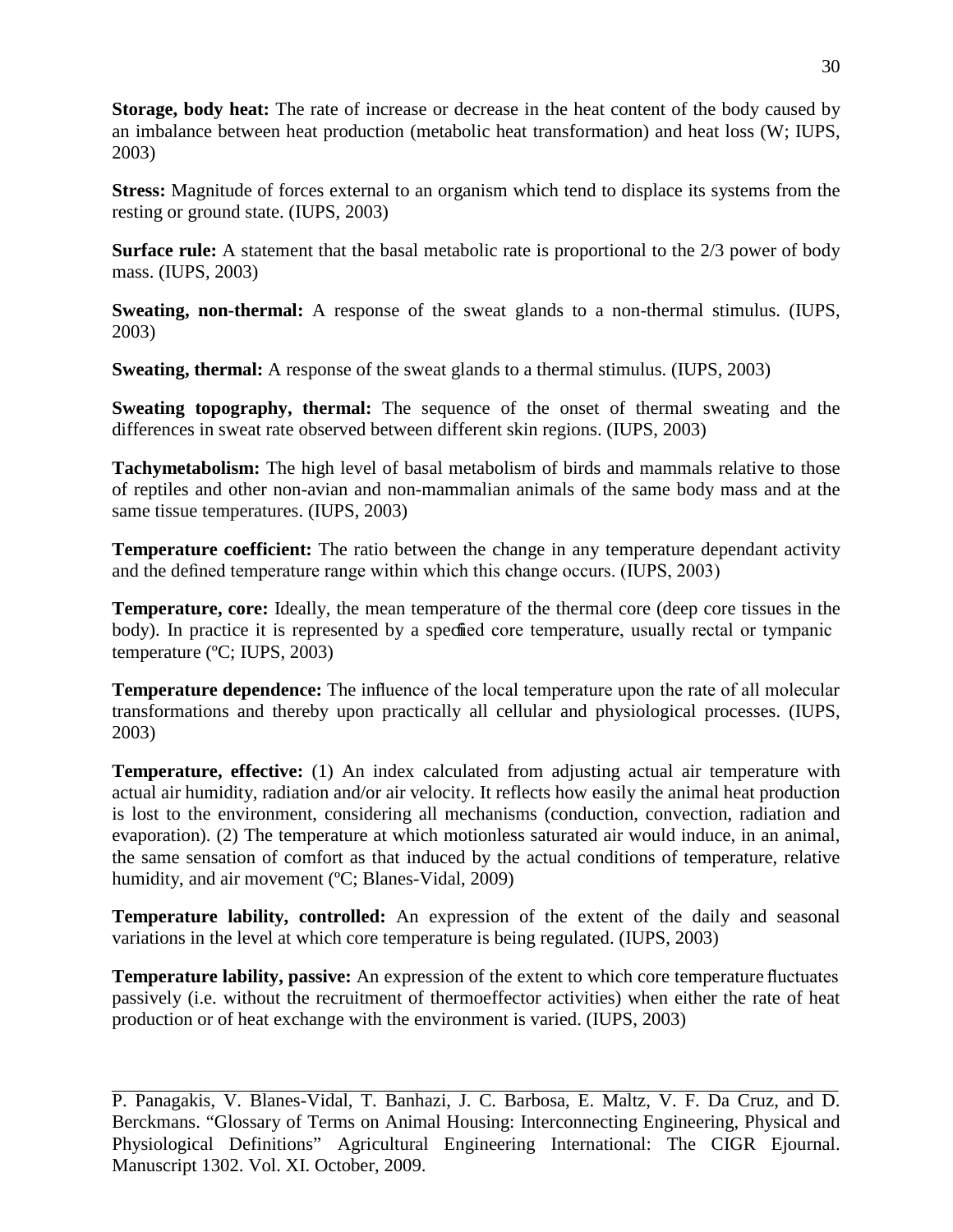**Temperature, mean body:** Ideally, the sum of the products of the heat capacities and temperature of all tissues of the body divided by the total heat capacity of the organism. It is estimated from core temperature and skin temperatures (ºC; IUPS, 2003)

**Temperature, mean skin:** The sum of the products of the area of each regional surface element and its mean temperature divided by the total body (surface) area (ºC; IUPS, 2003)

**Temperature regulation:** The maintenance of the temperature or temperatures of a body within a restricted range under conditions involving variable internal and/ or external heat loads. (IUPS, 2003)

**Temperature regulation, autonomic:** The regulation of body temperature by autonomic (i.e., involuntary) thermoeffector responses to heat and cold which modify the rates of heat production and heat loss (i.e. sweating, thermal tachypnea, shivering, non-shivering thermogenesis, and adjustments of circulatory convection of heat to the surfaces of the body; IUPS, 2003)

**Temperature regulation, behavioural:** Any coordinated movement of an organism ultimately tending to establish a thermal environment that represents a preferred condition for heat exchange (heat gain, heat loss, or heat balance) of the organism with its environment. (IUPS, 2003)

**Temperature regulation, chemical:** Body temperature regulation involving changes in heat production. (IUPS, 2003)

**Temperature regulation, physical:** Body temperature regulation involving control of the rate of heat flow into or out of an organism. (IUPS, 2003)

**Temperature regulation, physiological:** (1) Both autonomic and behavioural temperature regulation (preferred). (2) Obsolete synonym for autonomic temperature regulation. (IUPS, 2003)

**Temperature regulator:** An organism which regulates its body temperature to some extent by autonomic and/or behavioural processes. (IUPS, 2003)

**Temperature survival limit, lower:** The environmental temperature below which thermal balance cannot be maintained for a long period and animals become progressively hypothermic. (IUPS, 2003)

**Temperature survival limit, upper:** The environmental temperature above which thermal balance cannot be maintained for a long period and animals become progressively hyperthermic. (IUPS, 2003)

**Temperature, tympanic**: The temperature of the tympanic membrane. (IUPS, 2003)

**Thermal comfort:** (1) Satisfaction with the thermal environment (2) Specific combination of environment conditions (temperature, humidity, radiation, air velocity) that produces satisfaction of animals or humans with the thermal environment.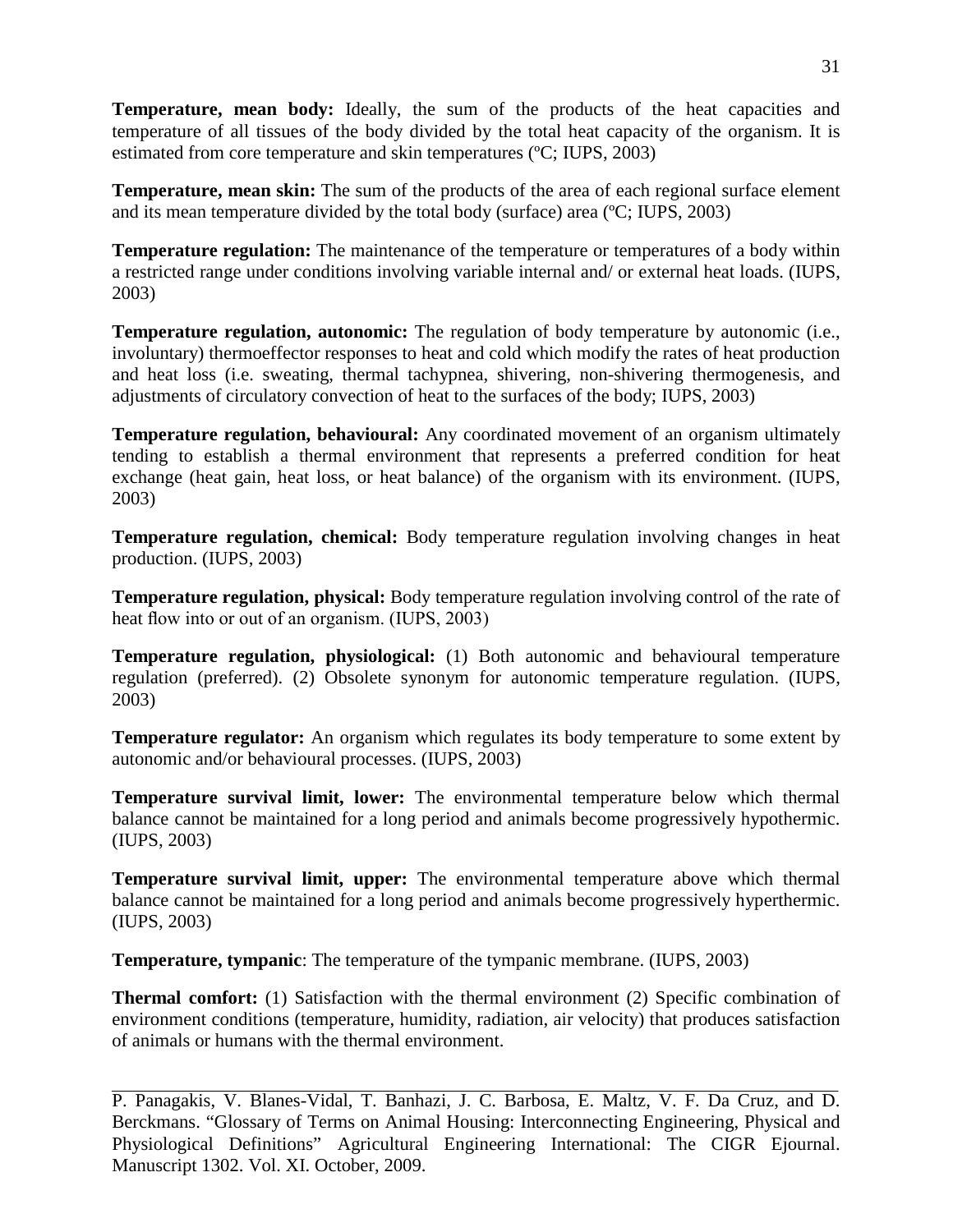**Thermal comfort, zone of:** The range of ambient temperatures, associated with specified mean radiant temperature, humidity, and air movement, within which an organism is satisfied with the thermal environment.

**Thermal environment:** External environmental factors that influence the body heat balance, resulting in thermal comfort or discomfort.

**Thermal hyperpnea:** (1) An increase in tidal volume associated with an increase in alveolar ventilation occurring during severe heat stress which has caused a large rise in core temperature. (2) Breathing deeper than normal or with an increased respiratory rate, during severe heat stress. (IUPS, 2003)

**Thermal strain:** In temperature regulators: (1) Any deviation of body temperature induced by sustained thermal stress that cannot be fully compensated by temperature regulation; (2) Any activation of thermoeffector activities in response to thermal stress that cause sustained changes in the state of other, nonthermal, regulatory systems. (IUPS, 2003)

**Thermal stress:** Any change in the thermal relation between a temperature regulator and its environment which, if uncompensated by temperature regulation, would result in hyper-or hypothermia. (IUPS, 2003)

**Thermal tachypnea:** A rapid respiratory frequency accompanied by an increase in respiratory minute volume and, commonly, a decrease in tidal volume, in response to a thermoregulatory need to dissipate heat. (IUPS, 2003)

**Thermoeffector:** An organ system and its action, respectively, that affect heat balance in a controlled manner as part of the processes of temperature regulation. (IUPS, 2003)

**Thermoeffector gain:** The derivative of the thermoeffector output with respect to body temperature deviation from the set-point. (IUPS, 2003)

**Thermoeffector threshold:** The level of activity of a potential thermoeffector that is transgressed when it becomes actively involved in temperature regulation. (IUPS, 2003)

**Thermoeffector threshold temperature:** Describes the level of a specied bo dy temperature (e.g. core temperature or mean body temperature) the transgression of which in one direction, either upward or downward, will activate a certain thermoeffector. (IUPS, 2003)

**Thermoeffector threshold zone:** The temperature range between two threshold (body) temperatures, for activation of any thermoeffector responses, particularly of metabolic heat production and of evaporative heat loss when no thermal load is present. (IUPS, 2003)

**Thermogenesis, non-shivering:** Heat production due to metabolic energy transformation by processes that do not involve contractions of skeletal muscles. (IUPS, 2003)

**Thermogenesis, non-shivering (obligatory)**: That component of non-shivering thermogenesis (i.e., heat production unrelated to the contractions of voluntary muscles) that is independent of short-term changes in ambient temperature. (IUPS, 2003)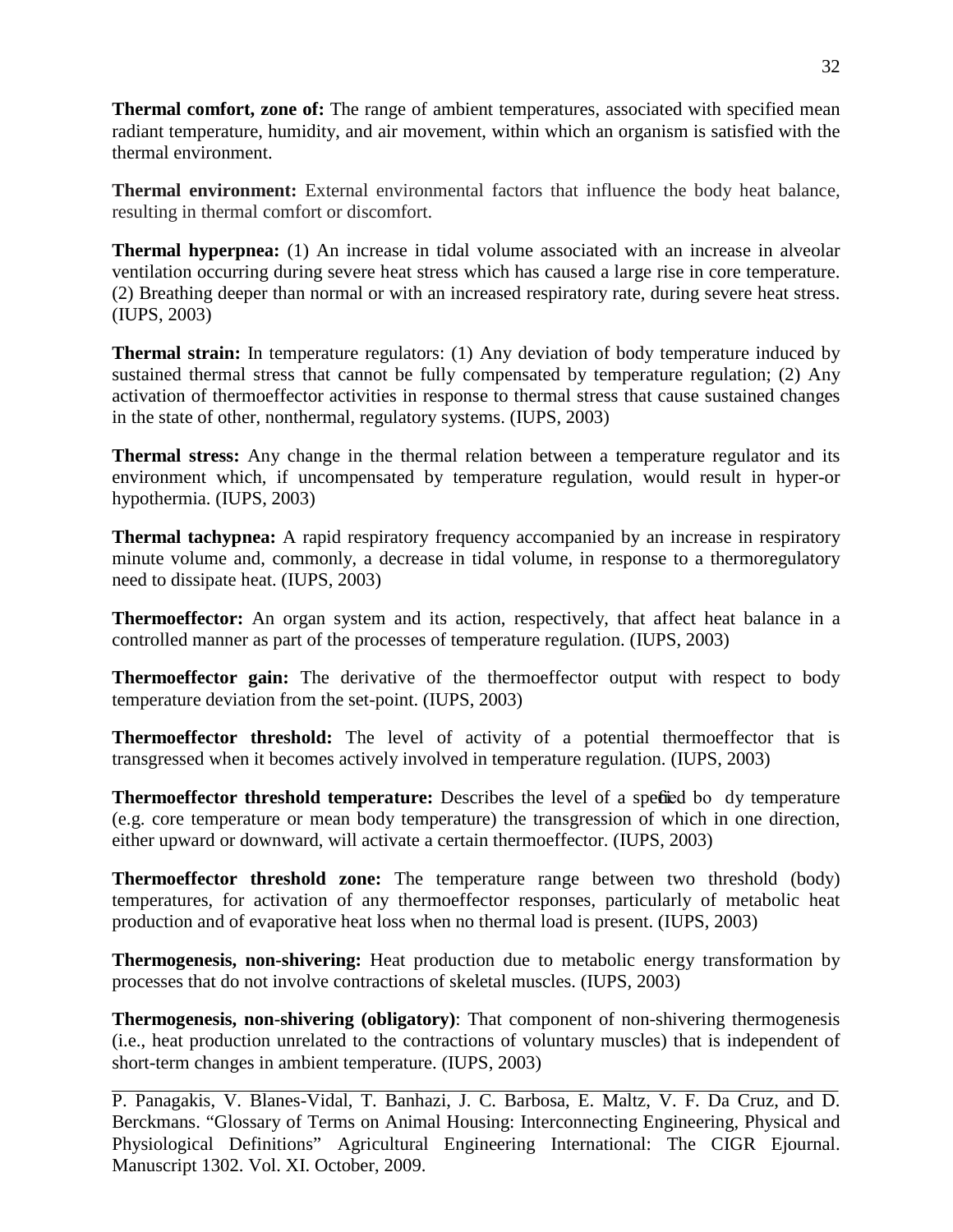**Thermogenesis, non-shivering, (thermoregulatory)**: The increase in non-shivering thermogenesis in response to acute cold exposure. (IUPS, 2003)

**Thermogenesis, shivering:** An increase in the rate of heat production during cold exposure due to increased contractile activity of skeletal muscles not involving voluntary movements and external work. (IUPS, 2003)

**Thermoneutral zone:** (1) The range of ambient temperature at which metabolic rate is at minimum and temperature regulation is achieved only by control of sensible heat loss. (2) The range of ambient temperature in which normal metabolism provides enough heat to maintain an essentially constant body temperature in homeothermic animals. (IUPS, 2003)

**Thermopreferendum:** The thermal conditions that an individual organism or a species selects for its ambient environment in natural or experimental circumstances. (IUPS, 2003)

**Thermoreactive:** Descriptive of neural elements whose activity changes with the temperature of a remote region of the body, due to synaptic input from this region. Note: A central nervous neuron may be both thermoreactive and thermoresponsive (thermosensitive; IUPS, 2003)

**Thermoreceptor:** Thermosensitive neural element for which both its afferent function and its response characteristics are electrophysiologically identified (thermosensor; IUPS, 2003)

**Thermoregulatory conditioned flux:** The physiological (autonomic and behavioral) responses of an organism to changes in its thermal environment, which can also be elicited by a conditioned stimulus. (IUPS, 2003)

**Thermoregulatory muscle tone:** The increase in the electrical activity of the skeletal musculature of a resting tachymetabolic temperature regulator during moderate cooling. (IUPS, 2003)

**Thermoresponsive:** Neural element which changes its activity in response to changes of its own temperature. (IUPS, 2003)

**Thermosensitive:** Descriptive of thermoresponsive neural structures with the implication that the neural elements involved provide speciemperature signals. Synonym: temperature sensitive. (IUPS, 2003)

**Thermosensor:** Neural element or circuitry of neural elements for which it is established by psychophysical criteria or analysis of thermoeffector responses or changes of core temperature that they transduce temperature in such a way that thermal sensation is elicited and/or temperature regulation is adequately stimulated. (IUPS, 2003)

**Thermotolerance:** A rapid, short acting molecular process associated with the synthesis of several families of heat shock proteins of different molecular weights elicited as a result of acute short sub-lethal heat injury. (IUPS, 2003)

**Thermotropism:** The turning or movement of a plant or animal in response to a temperature stimulus. (IUPS, 2003)

P. Panagakis, V. Blanes-Vidal, T. Banhazi, J. C. Barbosa, E. Maltz, V. F. Da Cruz, and D. Berckmans. "Glossary of Terms on Animal Housing: Interconnecting Engineering, Physical and Physiological Definitions" Agricultural Engineering International: The CIGR Ejournal. Manuscript 1302. Vol. XI. October, 2009.